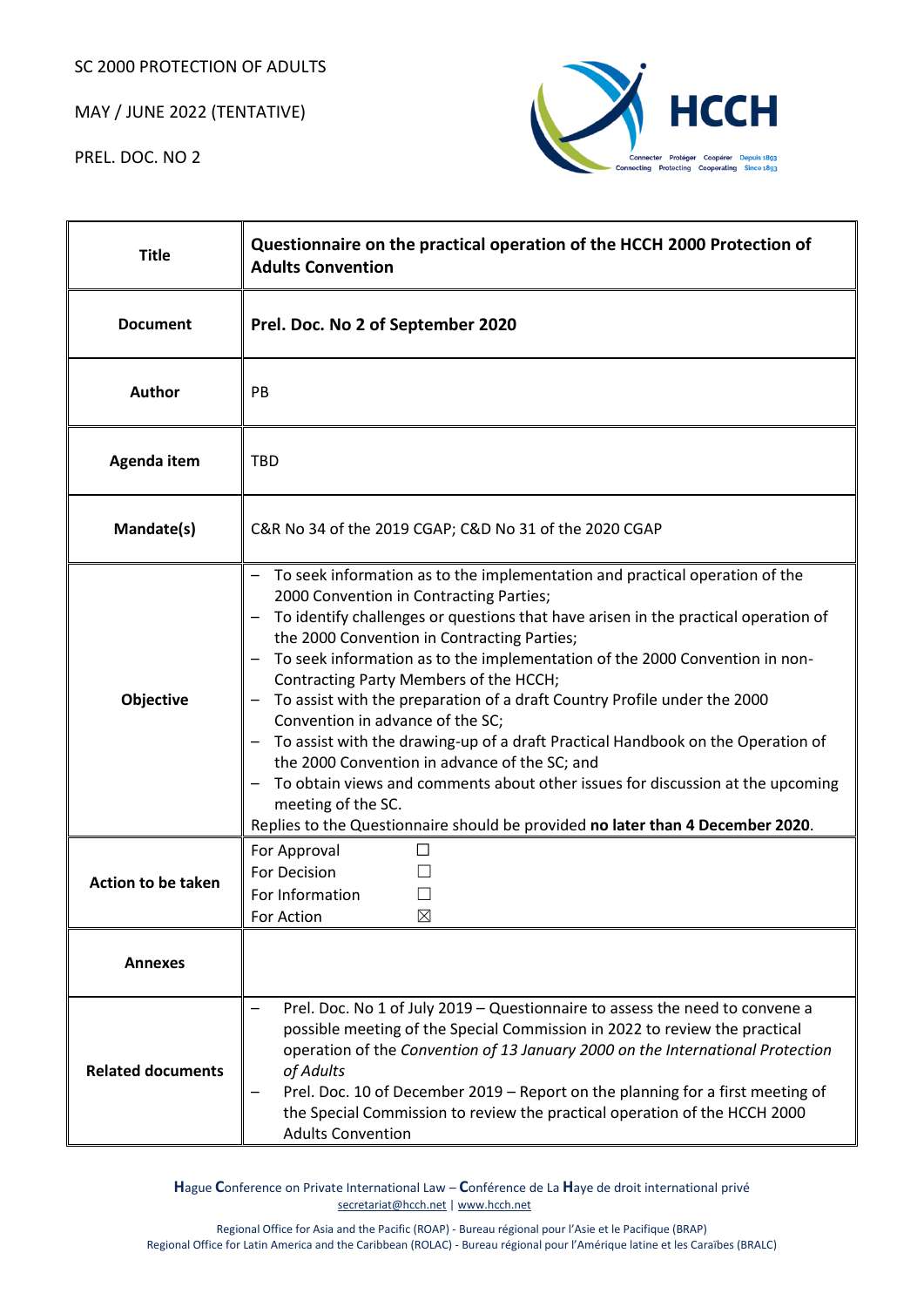### **INTRODUCTION**

### **Objectives of the Questionnaire**

This Questionnaire is being circulated in preparation for a possible meeting of the Special Commission (SC) on the practical operation of the *HCCH Convention of 13 January 2000 on the International*  Protection of Adults<sup>1</sup> (hereinafter, the "2000 Convention") to be held in The Hague in May / June 2022 (dates to be confirmed).

A first questionnaire was circulated in July 2019 to assess the need for a possible meeting of the Special Commission to review the practical operation of the 2000 Convention. Responses from 27 Members were collated and formed Prel. Doc. 10 of December 2019<sup>2</sup> for the attention of the 2020 Council on General Affairs and Policy (CGAP). The Conclusion & Decision<sup>3</sup> No 31 from that meeting reads as follows:

"CGAP noted the progress made in organising the first meeting of the SC on the practical operation of the 2000 Protection of Adults Convention, to be held in May / June 2022. CGAP noted the possible topics recommended by HCCH Members in their responses to the questionnaire on this matter and encouraged the PB to focus its preparations on those topics identified as being of high interest, including by developing a Practical Handbook and, resources allowing, a Country Profile."

This Questionnaire is addressed primarily to Contracting Parties to the 2000 Convention, but certain questions (appearing in grey highlights) at the beginning of the Questionnaire and on powers of representation are also addressed to Members of the HCCH that are non-Contracting Parties.

After more than 10 years of operation of the 2000 Convention, the Questionnaire has the following broad objectives:

- a. To seek information as to the implementation and practical operation of the 2000 Convention in Contracting Parties;
- b. To identify challenges or questions that have arisen in the practical operation of the 2000 Convention in Contracting Parties;
- c. To seek information as to the implementation of the 2000 Convention in non-Contracting Party Members of the HCCH;
- d. To assist with the preparation of a draft Country Profile under the 2000 Convention in advance of the SC;
- e. To assist with the drawing-up of a draft Practical Handbook on the Operation of the 2000 Convention in advance of the SC; and
- f. To obtain views and comments about other issues for discussion at the upcoming meeting of the SC.

The Questionnaire is designed to facilitate an efficient exchange of information on these matters prior to the meeting of the SC and also assist with the drawing up of an agenda for the meeting.

<sup>1</sup> The text of the 2000 Convention is available at: < [https://assets.hcch.net/docs/c2b94b6b-c54e-4886-ae9f](https://assets.hcch.net/docs/c2b94b6b-c54e-4886-ae9f-c5bbef93b8f3.pdf)[c5bbef93b8f3.pdf](https://assets.hcch.net/docs/c2b94b6b-c54e-4886-ae9f-c5bbef93b8f3.pdf) >.

<sup>&</sup>lt;sup>2</sup> The text of Prel. Doc. No 10 of December 2019 is available at: < [https://assets.hcch.net/docs/d0d3112b-56c1-42d4](https://assets.hcch.net/docs/d0d3112b-56c1-42d4-b19a-a04beee01dc7.pdf) [b19a-a04beee01dc7.pdf](https://assets.hcch.net/docs/d0d3112b-56c1-42d4-b19a-a04beee01dc7.pdf) >.

<sup>&</sup>lt;sup>3</sup> The Conclusions and Decisions of CGAP 2020 are available at: < [https://assets.hcch.net/docs/70458042-f771-4e94-](https://assets.hcch.net/docs/70458042-f771-4e94-9c56-df3257a1e5ff.pdf) [9c56-df3257a1e5ff.pdf](https://assets.hcch.net/docs/70458042-f771-4e94-9c56-df3257a1e5ff.pdf) >.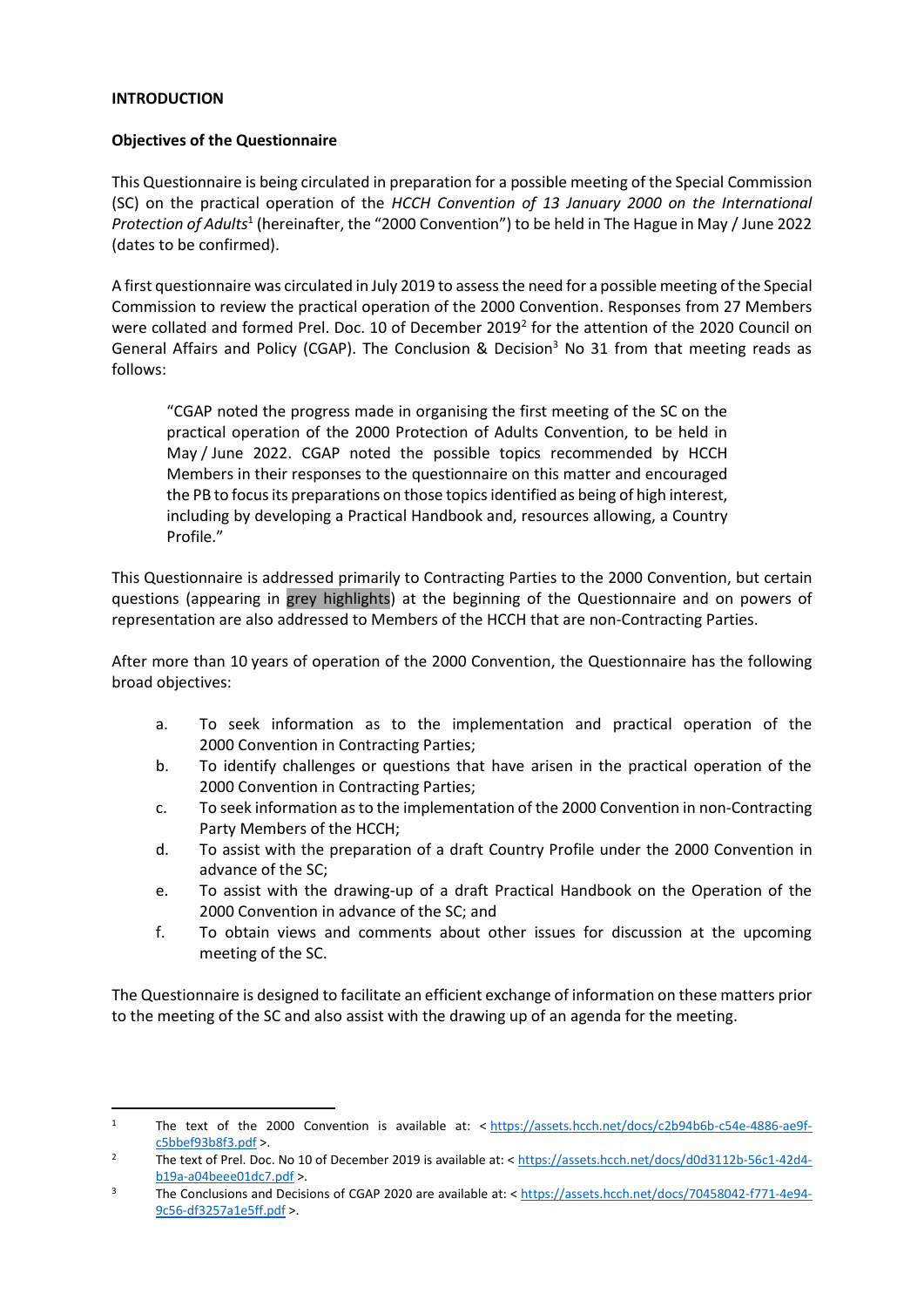### *Scope of the Questionnaire*

The Questionnaire covers all the provisions of the 2000 Convention with the exception of the final clauses (Arts 53-59). Where relevant, reference is made to the *United Nations Convention of 13 December 2006 on the Rights of Persons with Disabilities* (hereinafter the "UNCRPD") which the 2000 Convention may assist implementing for matters which may have cross-border implications.

In considering the questions that follow, Contracting Parties and non-Contracting Parties may find it useful to refer in particular to the new and revised edition of the Explanatory Report<sup>4</sup> (ER) on the 2000 Convention drawn up by Professor Paul Lagarde.

# *Instructions for completion*

The Questionnaire is being sent to Central Authorities designated under the 2000 Convention as well as to National and Contact Organs. Central Authorities as well as National and Contact Organs are invited to co-ordinate as appropriate with competent authorities<sup>5</sup> in their respective States as well as stakeholders in this field (*e.g.*, guardians, curators and analogous institutions, notaries, lawyers, research / academic institutions, long-term care establishments, health care providers, financial institutions). For Contracting Parties to the Convention, Central Authorities are ultimately responsible for submitting the completed Questionnaire to the Permanent Bureau (PB).

In order to allow the PB to extract parts of the Questionnaire for a compilation and analysis of the responses, please use **this Word Version** of the document, and please **do not return a PDF version** of the completed Questionnaire.

We kindly request that replies to the Questionnaire be sent to the PB by e-mail to < secretariat@hcch.net > **no later than 4 December 2020** with the following subject matter captioned in the heading of the e-mail: "[name of State] Response to the 2000 Convention Questionnaire – 2022 Special Commission". Any questions concerning the Questionnaire may be directed to < [secretariat@hcch.net](mailto:secretariat@hcch.net) >.

The PB intends, except where expressly asked not to do so, to place all replies to the Questionnaire on the HCCH website (< [www.hcch.net](http://www.hcch.net/) >). Please therefore clearly identify any responses which you do not want to be placed on the website.

Thank you for your kind co-operation.

The text of the Explanatory Report is available at: < [https://assets.hcch.net/docs/1509ab33-c2fe-4532-981c-](https://assets.hcch.net/docs/1509ab33-c2fe-4532-981c-7aa4dad9ba45.pdf)[7aa4dad9ba45.pdf](https://assets.hcch.net/docs/1509ab33-c2fe-4532-981c-7aa4dad9ba45.pdf) >.

<sup>&</sup>lt;sup>5</sup> The term "competent authorities" is used in this Questionnaire to refer to the judicial or administrative authorities with decision-making responsibility under the 2000 Convention. Whilst in the majority of States Parties such "authorities" will be courts (*i.e.*, judicial), in some States Parties administrative authorities are responsible for decision making in Convention cases.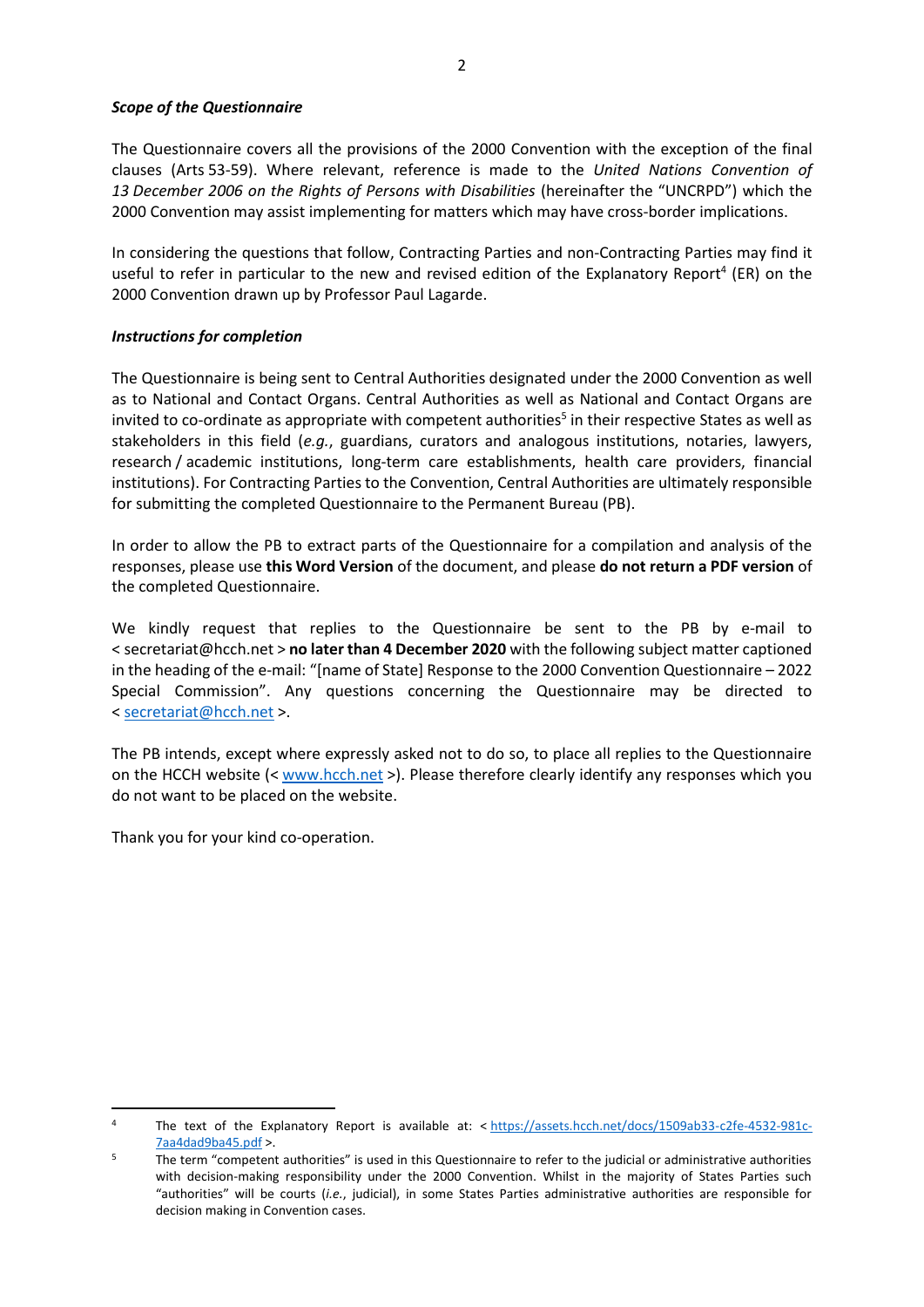# **QUESTIONNAIRE ON THE PRACTICAL OPERATION OF THE HCCH CONVENTION OF 13 JANUARY 2000 ON THE INTERNATIONAL PROTECTION OF ADULTS**

*Wherever the responses to this Questionnaire make reference to domestic legislation, rules, guidance or case law relating to the practical operation of the 2000 Convention, please provide a copy of the referenced documentation in (a) the original language and, (b) wherever possible, accompanied by a translation into English and / or French.*

| Name of State or territorial unit: <sup>6</sup> | Latvia                                           |
|-------------------------------------------------|--------------------------------------------------|
| For follow-up purposes                          |                                                  |
| Date the Questionnaire was completed:           | 15.04.2021.                                      |
| Name of contact person:                         | Arta Poiša; Linda Strazdiņa; Anastasija Jumakova |
| Name of Authority / Office:                     | Ministry of Justice                              |
| Telephone number:                               | 00 371 67036912; 00 371 67036951; 00 371         |
|                                                 | 67036802; 00 371 67036836                        |
| E-mail address:                                 | pasts@tm.gov.lv; Anastasija.Jumakova@tm.gov.lv;  |
|                                                 | linda.strazdina@tm.gov.lv; Arta.Poisa@tm.gov.lv  |

Please note:

- Non-Contracting Parties to the 2000 Convention are requested to respond to all questions appearing under Part I as well as questions in Part II which numbers appear in grey highlight.
- Contracting Parties to the 2000 Convention are requested to complete all questions under Part II.

# **PART I – QUESTIONS FOR NON-CONTRACTING PARTY MEMBERS OF THE HCCH**

1. Is your State considering joining the 2000 Convention?

| ٧<br>ΑS |
|---------|
|         |

No, if possible please explain: Please insert text here

2. In considering how your State would implement the 2000 Convention, have you encountered any issues of concern?

No

Yes, please explain: Please insert text here

3. Is your State considering joining the 2000 Convention with a view to implementing its obligations under the UNCRPD, *e.g.*, Articles 12 and 16 of the UNCRPD?

Yes No, please explain: Please insert text here

<sup>&</sup>lt;sup>6</sup> The term "State" in this Questionnaire includes a territorial unit, where relevant.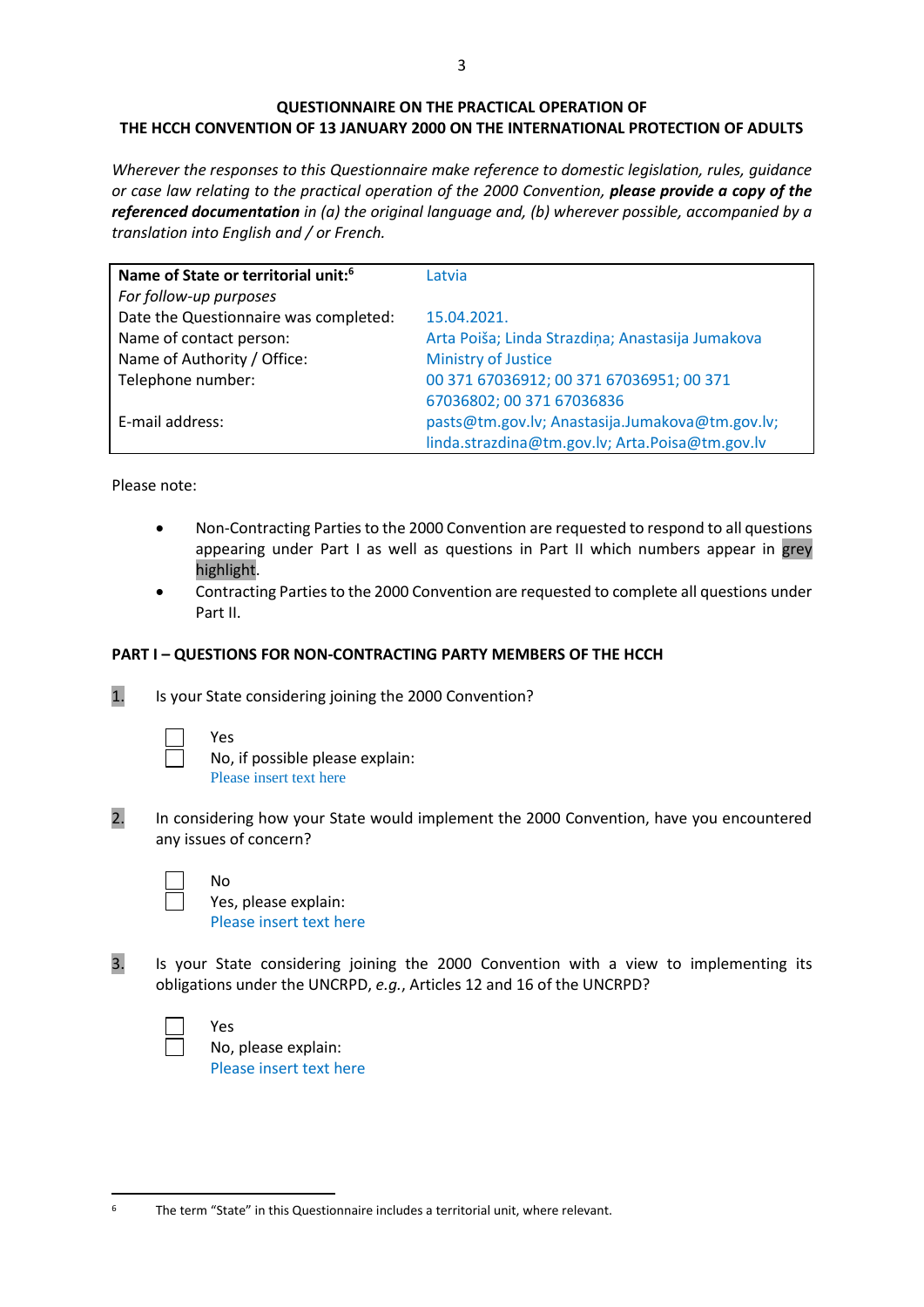### **PART II – PRACTICAL OPERATION AND IMPLEMENTATION OF THE 2000 CONVENTION**

### **I – Significant developments in your State**

1.1. Have there been any significant developments in your State regarding the legislation or procedural rules applicable in cases, including in international situations, of adults who, by reason of an impairment or insufficiency of their personal faculties, are not in a position to protect their interests? Where possible, please state the reason for the development in the legislation / rules (*e.g.*, in connection with the implementation of the UNCRPD), and, where possible, the results achieved in practice:



No

### Yes, please describe:

Major improvements in legislation concerning the protection of vulnerable adults in Latvia took place since 2010. Two international conventions (UNCRPD and 2000 Convention) became binding in Latvia in 2010 and 2018 respectively.

The civil law reform on legal capacity followed the judgment of the Constitutional Court (adopted on 27 December 2010 in the case No. 2010-38-01, entered into force on 30 December 2010; http://www.satv.tiesa.gov.lv/en/press-release/norms-of-the-civil-law-on-recognition-of-a-person-aslacking-the-capacity-to-act-do-not-comply-with-the-satversme/;

https://www.satv.tiesa.gov.lv/web/viewer.html?file=/wp-content/uploads/2010/04/2010-38- 01 Spriedums ENG.pdf#search= ) where the Court recognized that the norms of the Civil Law on recognition of a person as lacking the capacity to act do not comply with Article 96 of the Constitution (Satversme, right to inviolability of private life; https://likumi.lv/ta/en/en/id/57980-the-constitution-ofthe-republic-of-latvia).

As a result, in 2013 three new legal instruments were introduced replacing the former regulation on legal incapacity, i.e.,:

(a) restricted legal capacity (Sections 355 – 364.1 of Civil Law; Sections 264 – 270.6 of the Civil Procedure Law) - based upon individual assessment of the person, the civil court can restrict his or her legal capacity to act in particular financial matter, also determining to what extent the person can act himself/herself, together with a guardian or a guardian can act independently; the restrictions must be reviewed at least once in seven years,

(b) temporary guardianship without restriction of the capacity to act (pagaidu aizgādnība bez rīcībspējas ierobežošanas) (Sections 364.2 – 364.3 of Civil Law; Sections 270.7-270.14 of the Civil Procedure Law) – in urgent cases civil court, when establishing temporary guardianship that must not exceed two years, determines the duty of a guardian to conduct only certain matters, e.g. making regular payments to service providers while the person is in a hospital, and

(c) continuing powers of attorney (nākotnes pilnvarojums, future authorisation) (Sections 2317.1 – 2317.7 of Civil Law; Sections 277.1-277.6 of the Civil Procedure Law) - a voluntary measure in the form of a notarial deed by which everyone can appoint an attorney who can act for the granter in all types of matter in the event of the granter's incapacity).

Latvian Civil Law: Civillikums. https://likumi.lv/ta/id/225418 in Latvian; https://likumi.lv/ta/en/en/id/225418-the-civil-law in English ; Latvian Civil Procedure Law: Civilprocesa likums. https://likumi.lv/ta/id/50500-civilprocesalikums in Latvian; https://likumi.lv/ta/en/en/id/50500-civil-procedure-law in English

1.2. Please provide a brief summary of any significant decisions concerning the interpretation and / or application of the 2000 Convention rendered by the competent authorities<sup>7</sup> in your State, including in the context of the UNCRPD and other relevant instruments:

<sup>7</sup> The term "competent authorities" is used in this Questionnaire to refer to the judicial or administrative authorities with decision-making responsibility under the 2000 Convention. Whilst in the majority of States Parties such "authorities" will be courts (*i.e.*, judicial), in some States Parties administrative authorities are responsible for decision making in Convention cases.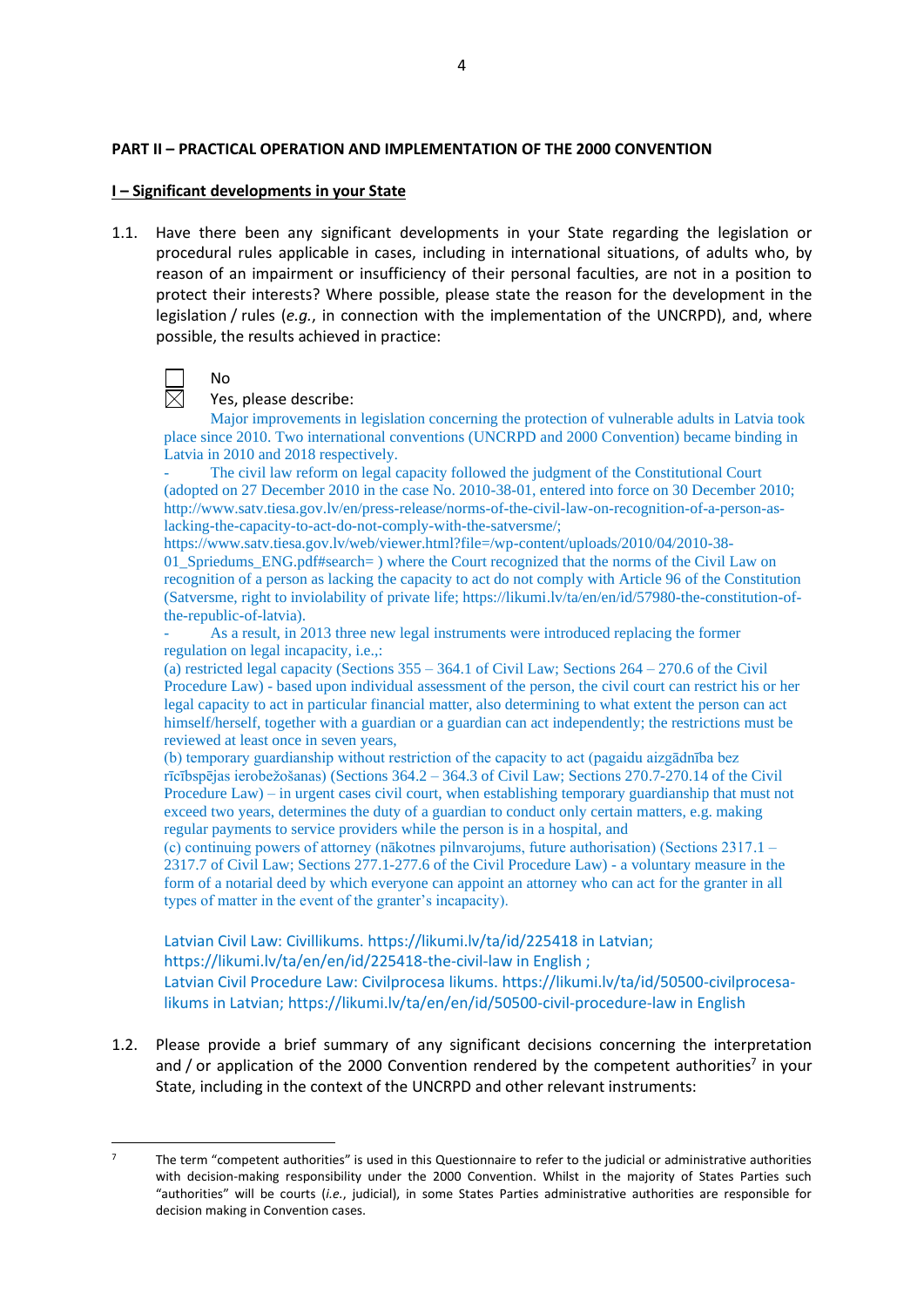Until 2021 there has been only one case in Latvia that has been considered in the court according to the 2000 Convention. The case is not yet finished, the appeal proceeding is initiated. The essence of the case is the issue of reviewing the restriction of a person's legal capacity.

1.3. Please provide a brief summary of any other significant relevant developments in your State since it became a Contracting Party to the 2000 Convention:

5

Until 2021 there are no significant developments since Latvia became a Contracting party to the 2000 Convention

### **II – General operation information**

2.1. Please indicate the number of cases handled by your Central Authority since the 2000 Convention came into force for your State:

So far only two cases; one in 2019 and one in 2020.

2.2 Please indicate, if possible, the names of the Contracting Parties involved in the cases referred to in question 2.1.:

In both cases Scotland, the United Kingdom.

2.3. Please indicate the month and year when the 2000 Convention came into force for your State:

March 1, 2018

2.4. Please indicate the number of Full Time Equivalents (FTEs) employed at this moment by your Central Authority dedicated to the operation of the 2000 Convention:

Issues with the operation of the 2000 Convention are mostly dealt with the International Cooperation Departmanent of the Ministry (also the Central Authority under a number of international conventions and EU legal acts), which consists of 8 lawyers, yet in particular cases the assistance of other departments (e.g. Department of Civil law (2 lawyers are usually invovled), Department of Law Politics, etc.) has been also seeked, if relevant. However, there are no employees designated only for the operation of the 2000 Convention. Might be approximately 0,5 FTEs.

### **III – Scope**

3.1. Have competent authorities<sup>8</sup> in your State experienced any challenges, or have questions arisen, in determining the scope of the Convention under **Article 1** (meaning of "adults who, by reason of an impairment or insufficiency of their personal faculties, are not in a position to protect their interests"), **Article 2** (meaning of "adult") or **Article 3** (meaning of "measures")?



Yes, please describe:

**Article 1** (meaning of "adults who, by reason of an impairment or insufficiency of their personal faculties, are not in a position to protect their interests"), please specify:



 $\Box$ 

- **Article 2** (meaning of "adult"), please specify:
- **Article 3** (meaning of "measures"), please specify: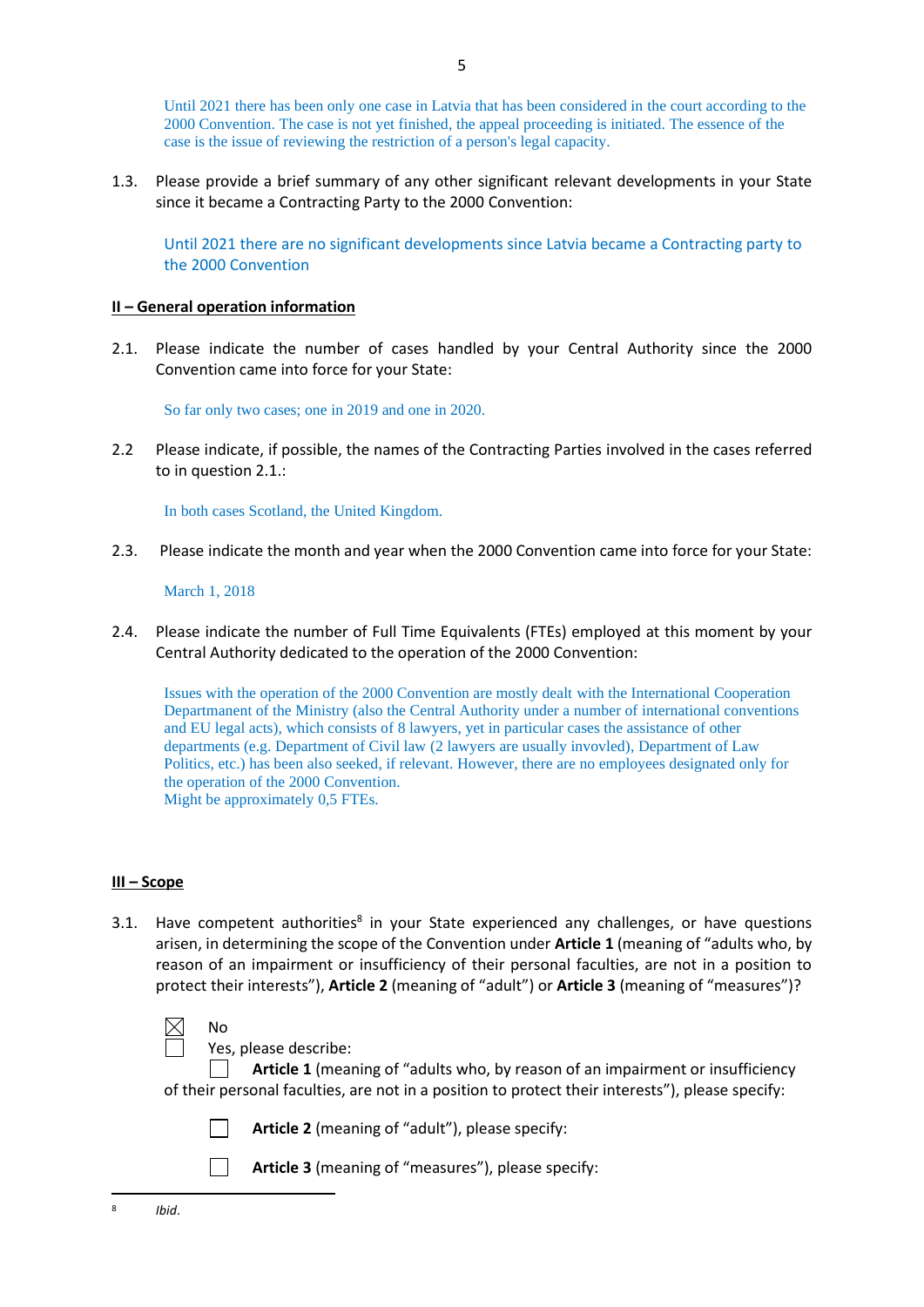Not always the foreign measures of protection are known and their basic nature and consequences are not always clear.

Other, please specify:

3.2. Please indicate whether the following measures are available in your State and describe their fundamental features including the conditions that must be met for an adult to be subject to such measures (tick more than one box if applicable):

 $\boxtimes$ Guardianship, please describe:

- Restricted legal capacity (Sections 355 – 364.1 of Civil Law; Sections 264 – 270.6 of the Civil Procedure Law)

If a person has health disorders of mental nature or other, his/ her capacity to act may be restricted, if it is necessary in the interests of such person and it is the only way how to protect them. The civil court can restrict somebody's legal capacity to act, based upon individual assessment of the person, only in economic and financial matters if it is the only way how to protect the adult. In determining the extent of restriction of the capacity to act the court may consider restricting of the capacity to act in such areas as: 1) making and receiving of payments; 2) entering into transactions; 3) action involving property and management thereof, particularly alienation, pledging and encumbering of immovable property with property rights; 4) conducting of commercial activity and economic activity. A court may assess the extent of restriction of the capacity to act also in other field, except in personal non-financial rights (e.g., to give an informed consent for a treatment, to marry, to divorce, to meet other people, to vote, to make a will, to submit an application or request information to state institutions, and others), as well as to defend his/her rights and lawful interests in institutions and court in relation to his or her restrictions for the capacity to act and freedom, disagreements, disputes with guardian and appointment and removal of the guardian. In this case, the court restricts the legal capacity to act in specific areas and establishes guardianship, also determining whether and to what extent the person acts herself/himself, whether a guardian acts with the person together or to what extent a guardian acts independently. Bāriņtiesa (the Orphan's and Custody Court - administrative institution in adult guardianship cases) appoints one or several guardians who are assigned to act to the extent determined by the court. The court's determined restrictions must be reviewed at least once in seven years.

- Temporary adult guardianship without restriction of the capacity to act (Sections 364.2 – 364.3 of Civil Law; Sections 270.7-270.14 of the Civil Procedure Law)

Temporary adult guardianship without restriction of the capacity to act can be used in exceptional and urgent cases (e.g. if a person is in coma or had a stroke) to protect a person's interests.

For a person who has health disorders of mental nature or other and who cannot understand the meaning of his or her action or cannot control his or her action, a civil court may establish temporary adult guardianship without restriction of the capacity to act, if: 1) it is urgently necessary in the interests of a person; 2) disorders are temporary; and 3) a person cannot cause damage to himself or herself by his or her active action. Temporary adult guardianship shall be established if it is the only way to protect a person's interests.

In this case, the civil court determines the duty of a guardian to conduct only certain matters. The conduct of certain matters shall be related to conducting of urgent matters of the person or ensuring of basic needs or care for the person. (e.g. to allow a guardian to pay a mortgage while a person is in a hospital). When establishing temporary adult guardianship, it must not exceed two years.

Comment: In Latvian law a guardianship ("aizbildnība" in Latvian) is for children. However, "adult guardianship (trusteeship)" ("aizgādnība" in Latvian) is for adults.



Curatorship, please describe:



Analogous institution, please name and describe:

3.3. Please list and describe measures available under the law of your State that are not listed in **Article 3** but that would nevertheless fall under **Article 3** (*e.g.*, "guardian *ad litem*", "advanced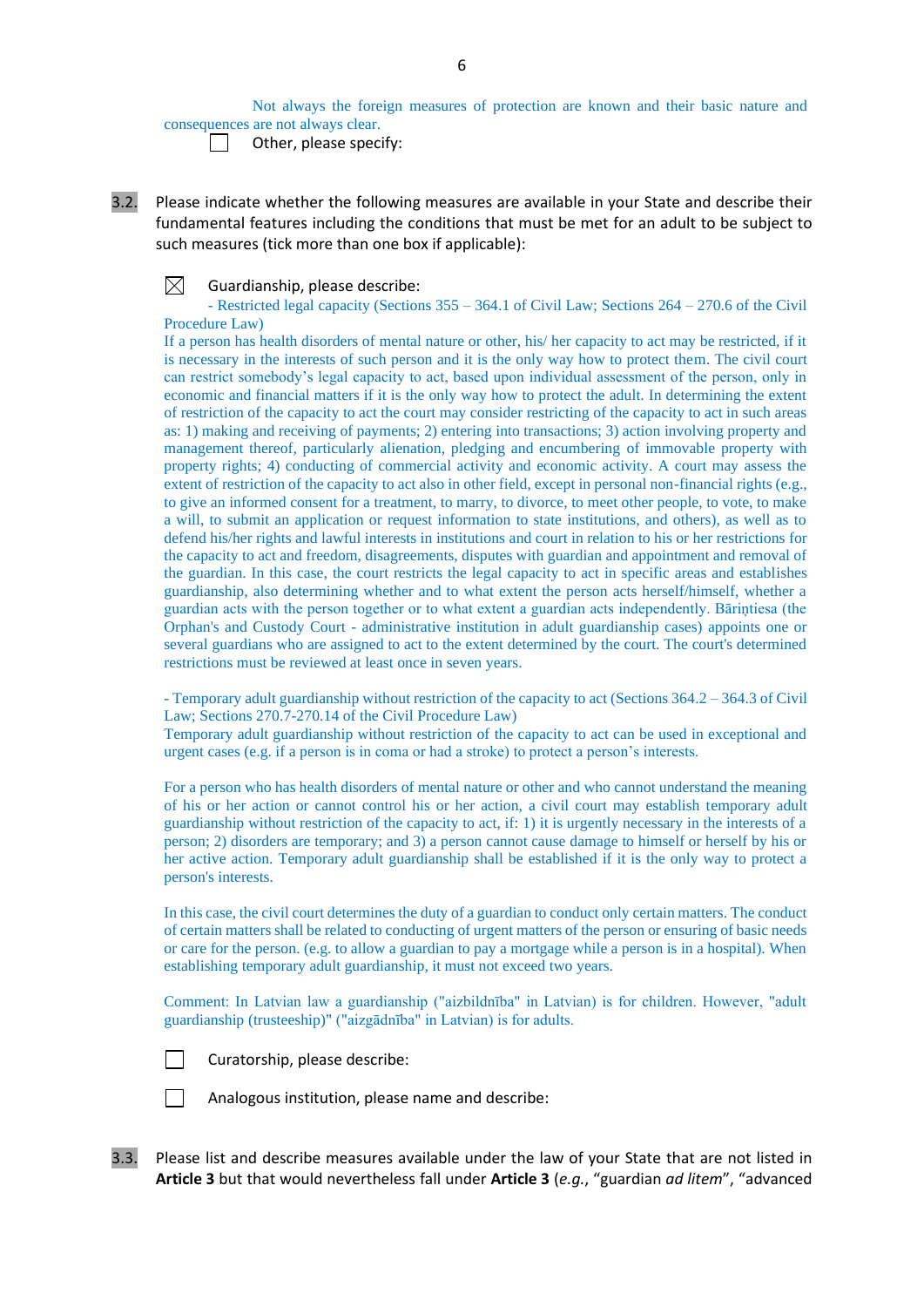health / medical decisions", "*Betreuer*" (under German law), "*un placement sous sauvegarde de justice*" (under French law)):

3.4. While the formation, annulment and dissolution of marriage or any similar relationship, as well as legal separation are excluded from the scope of the 2000 Convention in accordance with **Article 4(1)(b)**, please list and describe the possible powers of representation between partners available in your State resulting from the effects of marriage, and similar relationships, that fall under the scope of the 2000 Convention "insofar as they are aimed at the protection of the ailing partner" (see paras 35 and 90 of the ER):

### **IV – Jurisdiction**

-

-

4.1. Have competent authorities in your State experienced any challenges, or have questions arisen, in making a determination whether to exercise jurisdiction based on the "**habitual residence**" of the adult under **Article 5(1)**?

No

Yes, please specify:

So far, the Minstry of Justice has not received any information on such or related challenges. We are aware of only one court case in which the court has referred to the 2000 Convention, and such or related challenges have not been adressed there.

4.2. Have competent authorities in your State experienced any challenges, or have questions arisen, in making a determination whether to exercise jurisdiction in the case of a "**change of the habitual residence**" of the adult under **Article 5(2)**?



No Yes, please specify:

4.3. Have competent authorities in your State experienced any challenges, or have questions arisen, in making a determination whether to exercise jurisdiction based on the "**presence**" of the adult under **Articles 6, 10 and 11**?



No Yes, please specify:

4.4. Have competent authorities in your State experienced any challenges, or have questions arisen, in making a determination whether to exercise jurisdiction based on the "**nationality**" of the adult under **Article 7**?



No Yes, please specify:

4.5. Have competent authorities in your State experienced any challenges, or have questions arisen, in making a determination whether to transfer jurisdiction based on the "**interests**" of the adult under **Article 8**?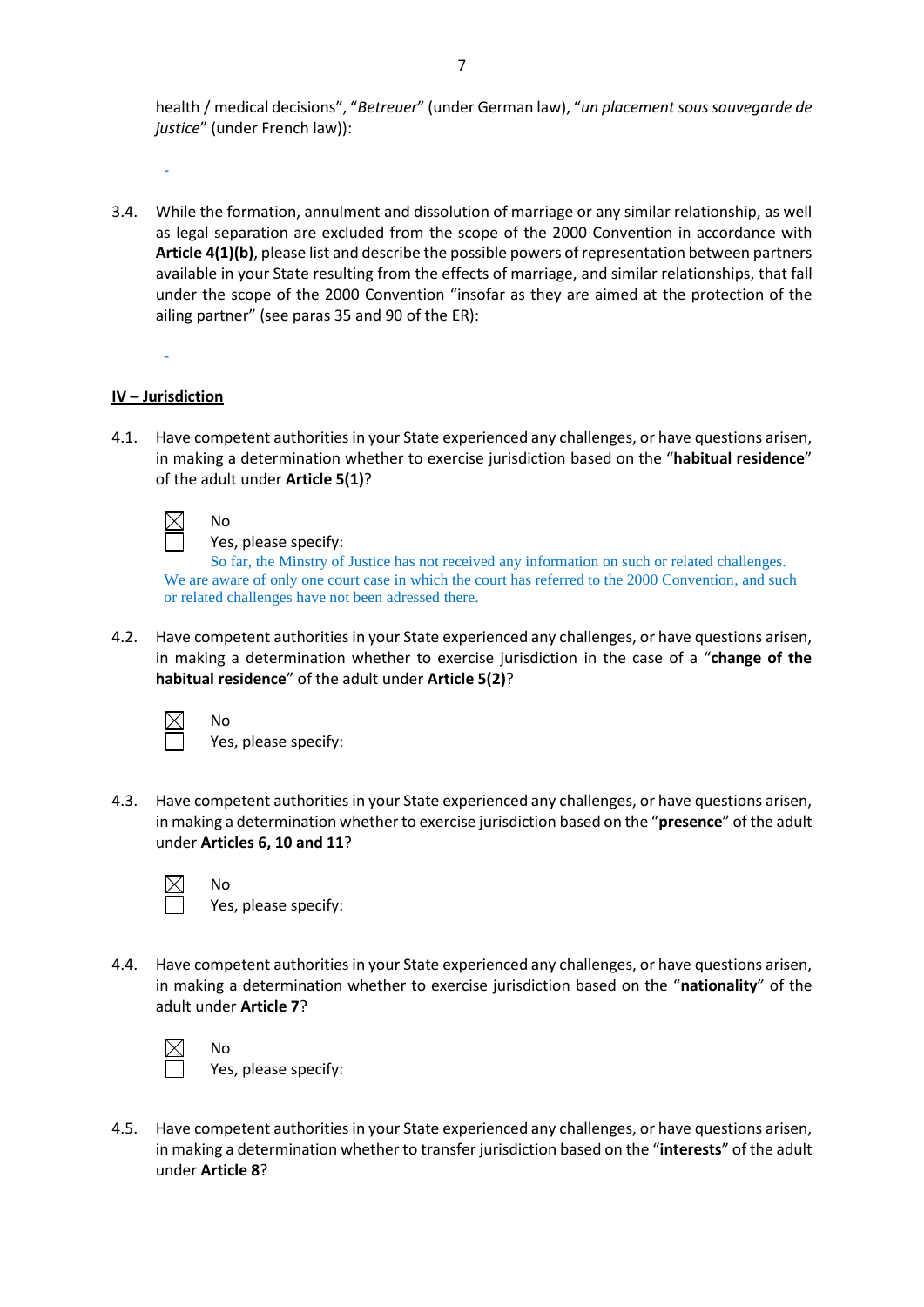No Yes, please specify:

4.6. Have competent authorities in your State experienced any challenges, or have questions arisen, in making a determination whether to exercise jurisdiction based on the "**situation of the property**" of the adult under **Article 9**?



No Yes, please specify:

4.7. Have competent authorities in your State had experience with urgent measures of protection taken under **Article 10**?



No

No

Yes, please describe in which situations a competent authority in your jurisdiction has applied **Article 10**:

4.8. Have competent authorities in your State had experience with temporary and limited measures of protection taken under **Article 11?**

Yes, please describe in which situations a competent authority in your jurisdiction has applied **Article 11**:

4.9. Have competent authorities in your State had experience using the Measures of Protection Concerning an Adult recommended form<sup>9</sup> for the purpose of **Article 8** and the Information relating to Measures of Protection concerning an Adult recommended form<sup>10</sup> for the purpose of **Articles 7, 10 and 11**?

 $\boxtimes$ 

No, please explain: So far, such a need has not arisen. Yes

4.10. Has your State taken appropriate steps (*e.g.*, guidelines, procedures, protocols) in accordance with **Article 30(a)** to facilitate communications between competent authorities of different Contracting States concerning the coordination of jurisdictions issues arising under **Articles 5-12**? 11



No

Yes, please describe such guidelines, procedures or protocols and also provide a link or attach them, preferably translated into English or French:

<sup>9</sup> The Measures of Protection Concerning an Adult recommended form is available at: < <https://assets.hcch.net/upload/form35b.pdf> >.

<sup>&</sup>lt;sup>10</sup> The Information relating to Measures of Protection concerning an Adult recommended form is available at: < <https://assets.hcch.net/upload/form35c.pdf> >.

<sup>11</sup> See, *e.g.*, Direct Judicial Communications - Emerging Guidance regarding the development of the International Hague Network of Judges and General Principles for Judicial Communications, including commonly accepted safeguards for Direct Judicial Communications in specific cases, within the context of the International Hague Network of Judges available at: < <https://assets.hcch.net/docs/62d073ca-eda0-494e-af66-2ddd368b7379.pdf> >.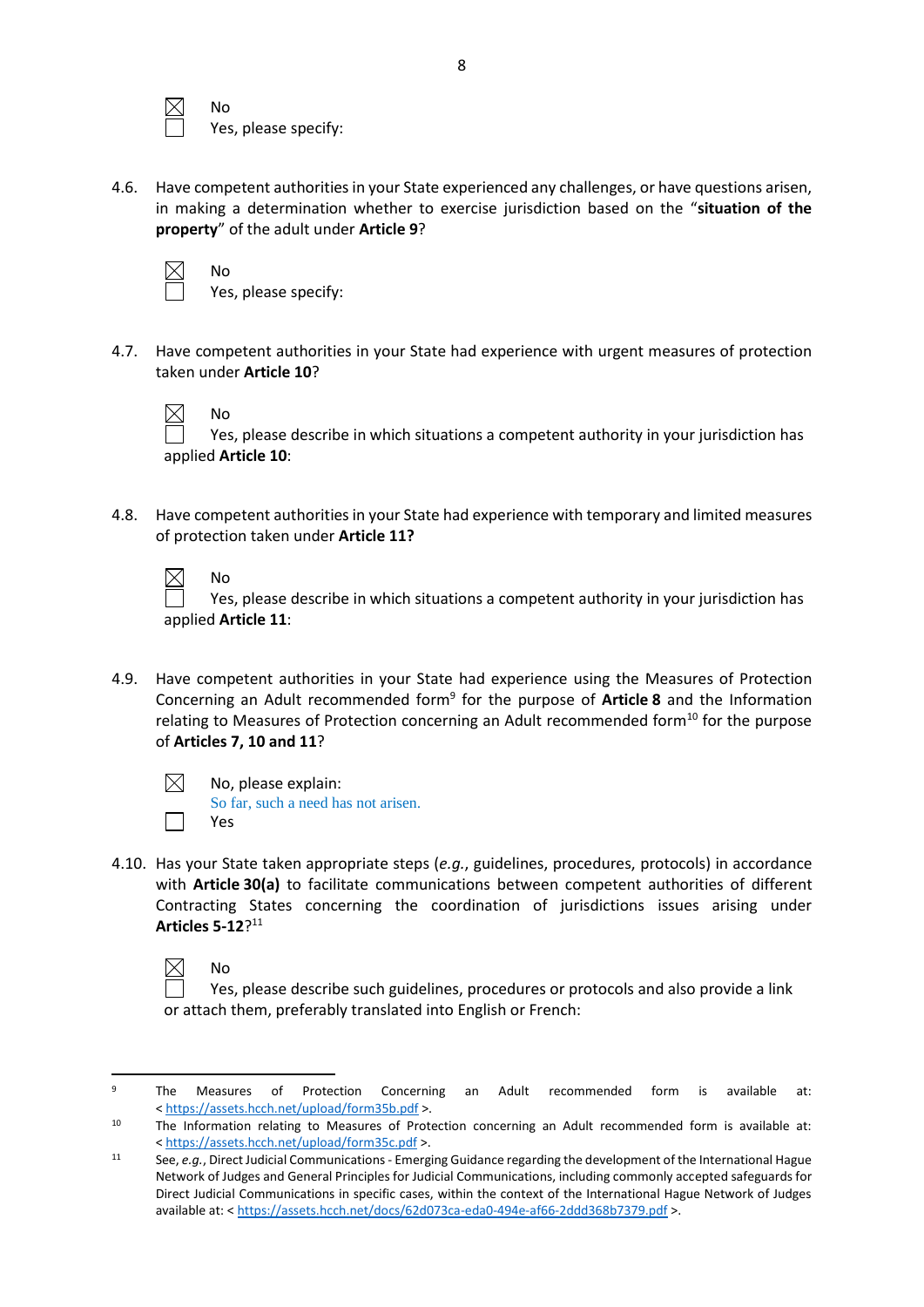4.11. Have competent authorities in your State experienced any challenges, or have questions arisen, in applying the other articles in **Chapter II**?

| No            |
|---------------|
| ŕ<br>Y۰<br>e. |

Yes, please specify:

### **V – Applicable law – General**

No

5.1. Have competent authorities in your State experienced any challenges, or have questions arisen, in applying or taking into consideration the law of another State with which the situation has a substantial connection in accordance with **Article 13(2)**?

Yes, please specify:

So far, the Minstry of Justice has not received any information on such or related challenges. We are aware of only one court case in which the court has referred to the 2000 Convention, and such or related challenges have not been adressed there.

5.2. Have competent authorities in your State experienced any challenges, or have questions arisen, in applying their own law, in accordance with **Article 14**, to the conditions of implementation of foreign measures, whether these are known or unknown to their own law?

No Yes, please specify: We are not aware of any questions.

5.3. Have competent authorities in your State experienced any challenges, or have questions arisen, in applying **Article 17**?

No

Yes, please specify: So far we are not aware of any challenges.

5.4. Please list and describe specific rules of representation of the adult which your State would regard as part of the mandatory law under **Article 20**:

Precise list of such rules cannot be given. The following rules could be considered, in particular, rules on conditions for limitation of individual's rights, e.g., prohibition of complete deprivation of legal capacity, impossibility of restricting legal actions in ordinary matters of everyday life, the maximum duration of the limitation of legal capacity, the conditions for limitation of legal capacity and the requirements for the guardian. Furthermore, there also could be rules for setting the standards of protection of person's rights in court procedures - requirement of personal visit of the person by the court, the appropriate communication of the court's decision. Also requirement that the powers of representation shall be made in the form of a notarial deed and shall be registered.

5.5. Have competent authorities in your State experienced any challenges, or have questions arisen, in applying the other articles in **Chapter III**?



No

Yes, please specify: So far we are not aware of any challenges.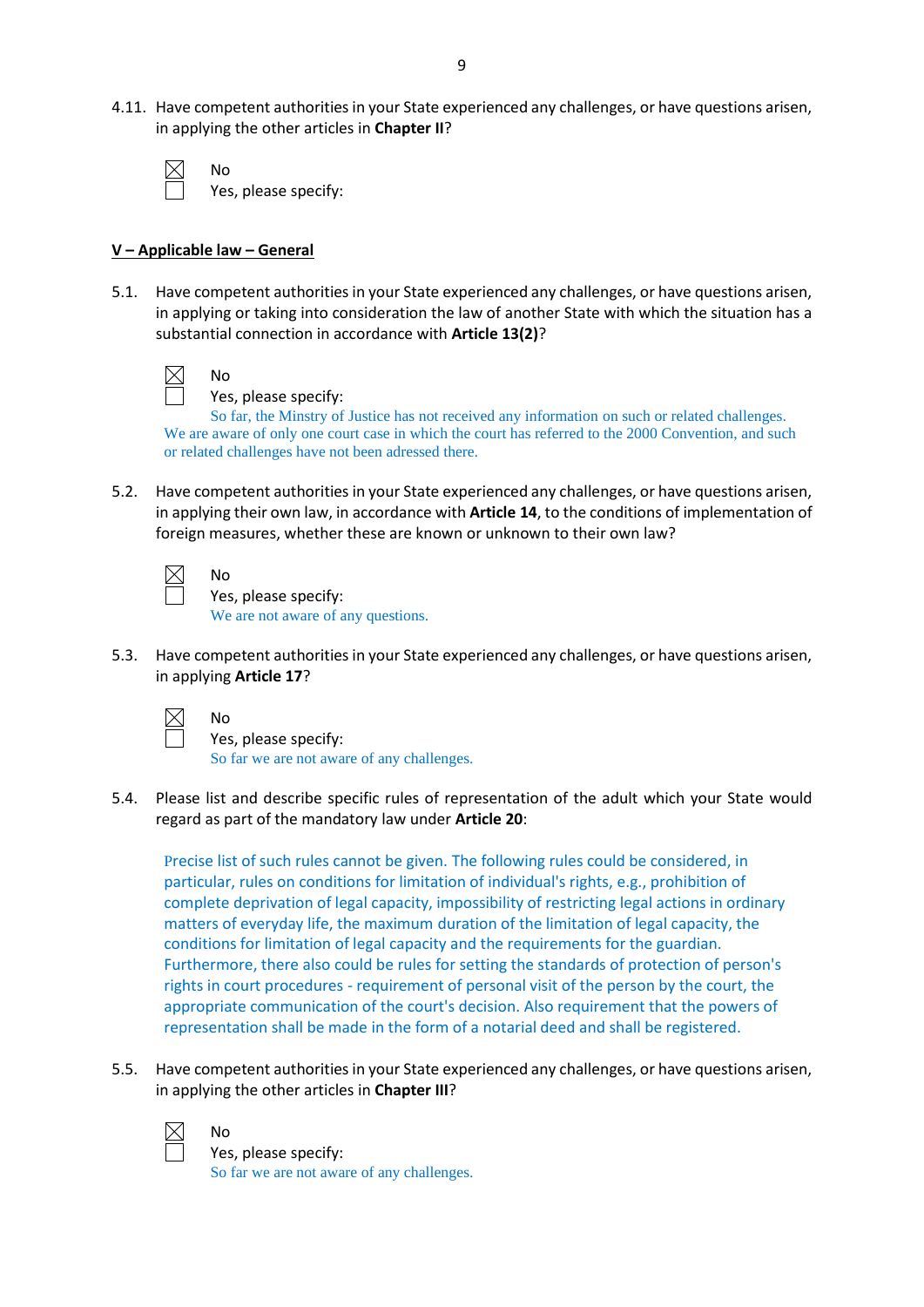### **VI – Applicable law – Powers of representation (including advance directives)**

In the following questions (questions 6.1. to 6.49.) references to powers of representation, as described in Article 15 of the 2000 Convention, mean, and are limited to, "powers of representation granted by an adult, either under an agreement or by a unilateral act, to be exercised when such adult is not in a position to protect his or her interest". Such powers of representation are also known as "mandate in case of incapacity", "self-determined guardianship", "voluntary guardianship", "living will", "*mandat de protection future*", "*mandat extrajudiciaire*", etc.<sup>12</sup> In a great number of States, such powers of representation are private agreements. They may be witnessed, certified, notarised, or not be subject to any formal requirements. Several States provide for various forms of powers of representation. Any such powers of representation fall under the scope of the 2000 Convention. The availability of powers of representation under the law of Contracting Parties to the 2000 Convention will facilitate implementation of their treaty obligations. However, the absence of such powers should not stop States from becoming Contracting Parties.

Thus, powers of representation may or may not be *available* under the law of your State. Where they are, they may be available *in one or more forms* (see question 6.19. below)*.* To achieve the desired effect, the use of any of these forms of powers of representation may be *optional or mandatory*. Furthermore, powers of representation may or may not be subject to *formal requirements* (such as being notarised, certified, or witnessed) to achieve validity and operability. In addressing the existence, extent, modification and extinction of such powers of representation for the purpose of Article 15, Section VI of this Questionnaire seeks to accommodate *all* these various possibilities with a view to obtaining a better understanding of powers of representation across HCCH Members. **If the actual position in your State does not fit easily within the alternatives offered, please use "other" at the end of any relevant question to explain the position of your State.** Responses to Section VI will be particularly relevant for drawing up a draft Country Profile and draft Practical Handbook on the operation of the 2000 Convention.

### **Availability of such powers of representation (as described above in the introduction to Section VI for the purposes of questions 6.1. to 6.49.) under your domestic law and related safeguards**

6.1. Does the law of your State provide for such powers of representation?



No, if possible please explain or provide further background:

Only sworn notaries are entitled to make these kind of powers of representation. The main problem is that people do not plan in advance about protecting their rights. Only when a situation has arisen and persons are looking for a help there are no longer possibility to help because a person has allready lost his or her capacity. Consequently, responsibility, awareness and education is important.

6.2. If yes to question 6.1., the following questions are designed to address the various possibilities outlined in the second paragraph of the Introduction to this Section VI (above) in relation to *formal requirements* that may be applicable in your State and their respective functions (in relation to each question, tick more than one box if applicable):

Continuing powers of attorney (in Latvian - nākotnes pilnvarojums, future authorisation) (Sections 2317.1 – 2317.7 of Civil Law; Sections 277.1-277.6 of the Civil Procedure Law). Another legal instrument, which came into force on 1st July 2013, was the regulation on continuing powers of attorneys. This instrument was introduced following the Council of Europe Recommendation CM/Rec(2009)11 on principles concerning continuing powers of attorney and advance directives for incapacity (Recommendation (2009)11 of the Council of Europe). It is a

<sup>12</sup> Such "powers of representation" under Art. 15 of the 2000 Convention are not to be confused with "general powers of attorney" or "ordinary powers of attorney" under civil or commercial law.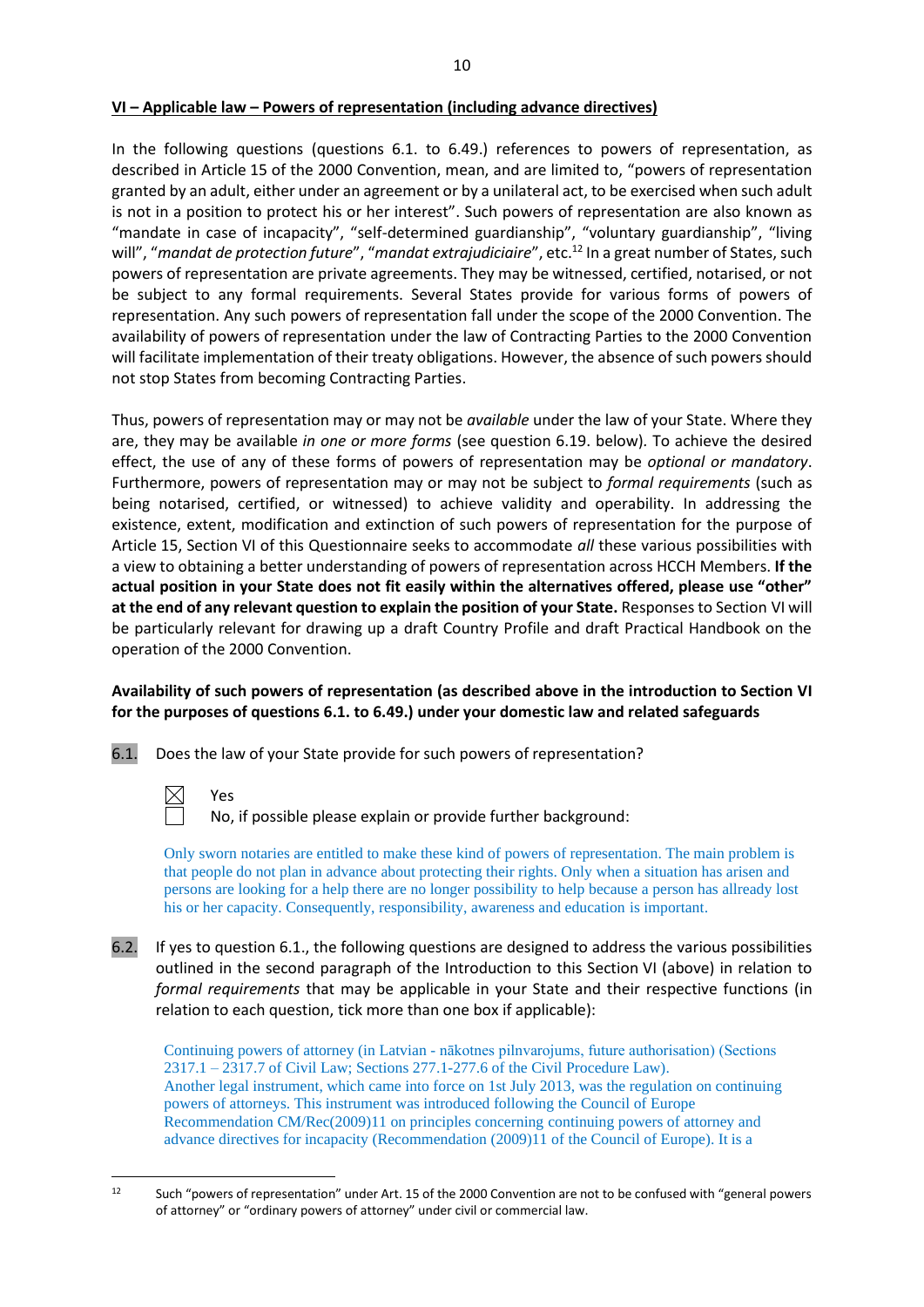voluntary measure in the form of a notarial deed by which everyone can appoint a representative who can act for the grantor in all types of matters (economic and financial matters, as well as health, welfare and other personal matters) in the event of the grantor's incapacity. It is up to a person to decide in what types of matters his/her attorney will act. Therefore, a person might decide to include matters concerning his/her treatment but not necessarily. A continuing powers of attorney are drafted by a sworn notary at the presence of the grantor and representative. All continuing powers of attorney are registered at the special registry kept by the Notary.

### **6.2.1. Is it mandatory in your State to have such powers of representation notarised?**

- a. Powers of representation cannot be notarised
- b. Yes, it is mandatory

 $\boxtimes$ 

- $\boxtimes$ b.1. Always mandatory
	- b.2. Only mandatory for specific purposes, please specify:
- c. No, it is not mandatory, but it is an available option
- d. Please tick the relevant functions of this formal requirement
	- $\boxtimes$ d.1. To establish the capacity of the grantor at the time of granting the powers of representation
	- $\boxtimes$  d.2. To verify that the person signing the powers of representation is the grantor
	- d.3. To witness the signature of the powers of representation by the grantor
	- d.4. To verify that the powers of representation are in conformity with the law (including the conditions to be met by the designated representative)
	- $\boxtimes$  d.5. To verify that the powers of representation are understood by the grantor (Art. 12(4) UNCRPD)
	- $\boxtimes$  d.6. To verify that the powers of representation correspond to the wishes of the grantor (Art. 12(4) UNCRPD)
	- d.7. To confirm the absence of undue influence (Art. 12(4) UNCRPD)
		- d.8. Other, please specify: Please insert text here

### **6.2.2. Is it mandatory in your State to have such powers of representation certified?**

- a. Powers of representation cannot be certified
- b. Yes, it is mandatory
	- b.1. Always mandatory
		- b.2. Only mandatory for specific purposes, please specify:
- c. No, it is not mandatory, but it is an available option

d. Please tick the relevant functions of this formal requirement

- d.1. To establish the capacity of the grantor at the time of granting the powers  $\Box$ of representation
	- d.2. To verify that the person signing / who signed the powers of representation is / was the grantor
	- d.3. To witness the signature of the powers of representation by the grantor
	- d.4. To verify that the powers of representation are in conformity with the law (including the conditions to be met by the designated representative)
	- d.5. To verify that the powers of representation are understood by the grantor (Art. 12(4) UNCRPD)
- d.6. To verify that the powers of representation correspond to the wishes of the grantor (Art. 12(4) UNCRPD)
	- d.7. To confirm the absence of undue influence (Art. 12(4) UNCRPD)
	- d.8. Other, please specify:
		- Please insert text here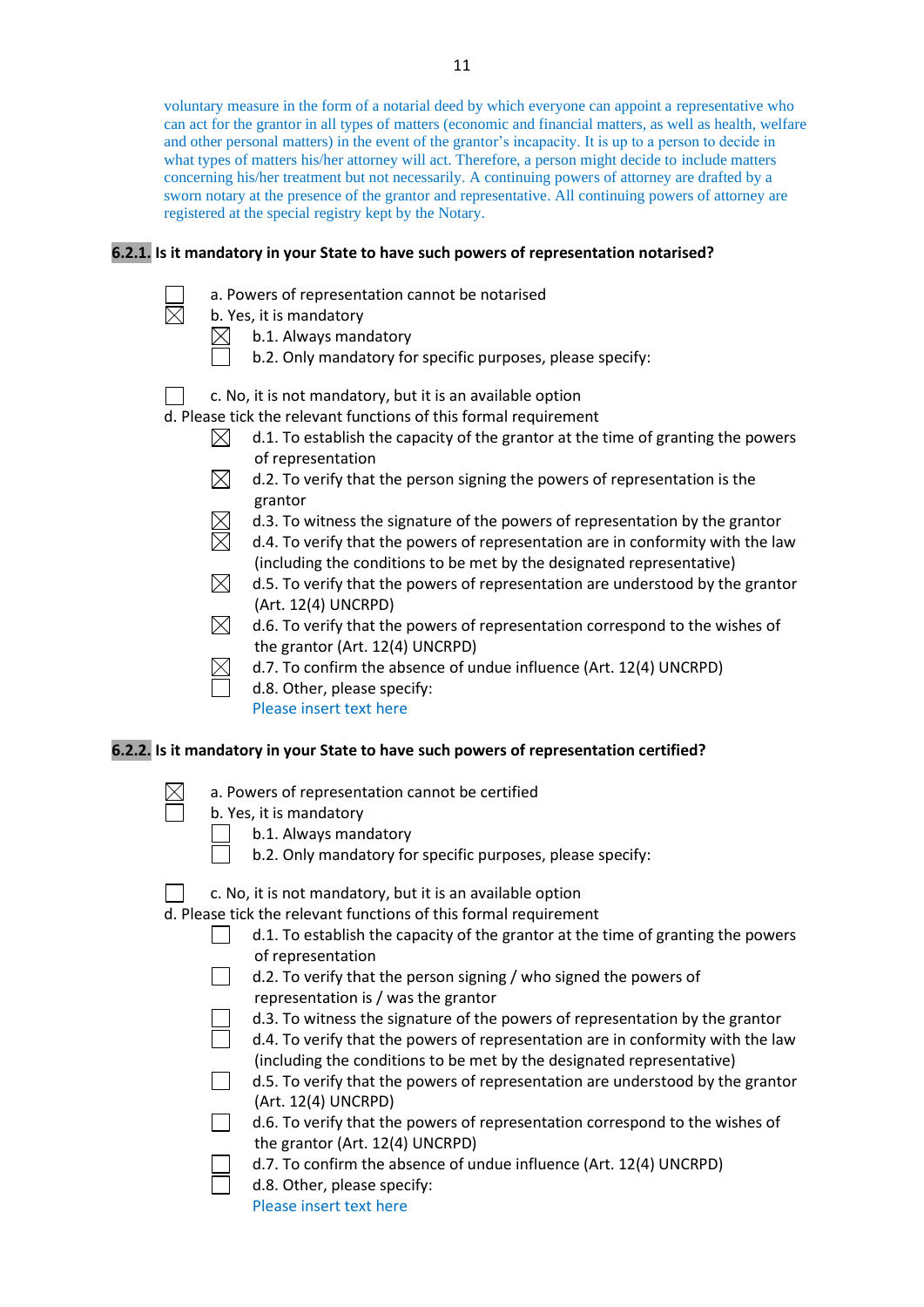| a. Powers of representation cannot be witnessed<br>b. Yes, it is mandatory<br>b.1. Always mandatory<br>b.2. Only mandatory for specific purposes, please specify:<br>c. No, it is not mandatory, but it is an available option<br>d. Please tick the relevant functions of this formal requirement<br>d.1. To establish the capacity of the grantor at the time of granting the powers<br>of representation<br>d.2. To verify that the person signing the powers of representation is the<br>grantor<br>d.3. To witness the signature of the powers of representation by the grantor<br>d.4. To verify that the powers of representation are in conformity with the law<br>(including the conditions to be met by the designated representative)<br>d.5. To verify that the powers of representation are understood by the grantor<br>(Art. 12(4) UNCRPD)<br>d.6. To verify that the powers of representation correspond to the wishes of<br>the grantor (Art. 12(4) UNCRPD)<br>d.7. To confirm the absence of undue influence (Art. 12(4) UNCRPD)<br>d.8. Other, please specify:<br>Please insert text here | 6.2.3. Is it mandatory in your State to have such powers of representation witnessed? |
|--------------------------------------------------------------------------------------------------------------------------------------------------------------------------------------------------------------------------------------------------------------------------------------------------------------------------------------------------------------------------------------------------------------------------------------------------------------------------------------------------------------------------------------------------------------------------------------------------------------------------------------------------------------------------------------------------------------------------------------------------------------------------------------------------------------------------------------------------------------------------------------------------------------------------------------------------------------------------------------------------------------------------------------------------------------------------------------------------------------|---------------------------------------------------------------------------------------|
|                                                                                                                                                                                                                                                                                                                                                                                                                                                                                                                                                                                                                                                                                                                                                                                                                                                                                                                                                                                                                                                                                                              |                                                                                       |
|                                                                                                                                                                                                                                                                                                                                                                                                                                                                                                                                                                                                                                                                                                                                                                                                                                                                                                                                                                                                                                                                                                              |                                                                                       |

# **6.2.4. Is it mandatory in your State to have such powers of representation subject to another formal requirement?**

Please specify the name of the formal requirement:

- a. Powers of representation are not subject to another formal requirement
- 岗 b. Yes, it is mandatory
	- b.1. Always mandatory  $\boxtimes$ 
		- b.2. Only mandatory for specific purposes, please specify:

Yes, all such powers of representation shall be in writing. It can be drafted by parties themselves or by a sworn notary. According to the legal framework the powers of representation shall be made in the form of a notarial deed and shall be registered in the Continuing Powers of Attorney Register. Parties shall be personally present at the notary's office.

c. No, it is not mandatory, but it is an available option

d. Please tick the relevant functions of this formal requirement

- d.1. To establish the capacity of the grantor at the time of granting the powers of representation
- d.2. To verify that the person signing the powers of representation is the grantor
- d.3. To witness the signature of the powers of representation by the grantor
- $\overline{\boxtimes}$ d.4. To verify that the powers of representation are in conformity with the law (including the conditions to be met by the designated representative)
- $\boxtimes$  d.5. To verify that the powers of representation are understood by the grantor (Art. 12(4) UNCRPD)
- $\boxtimes$  d.6. To verify that the powers of representation correspond to the wishes of the grantor (Art. 12(4) UNCRPD)
- d.7. To confirm the absence of undue influence (Art. 12(4) UNCRPD)
- d.8. Other, please specify: Please insert text here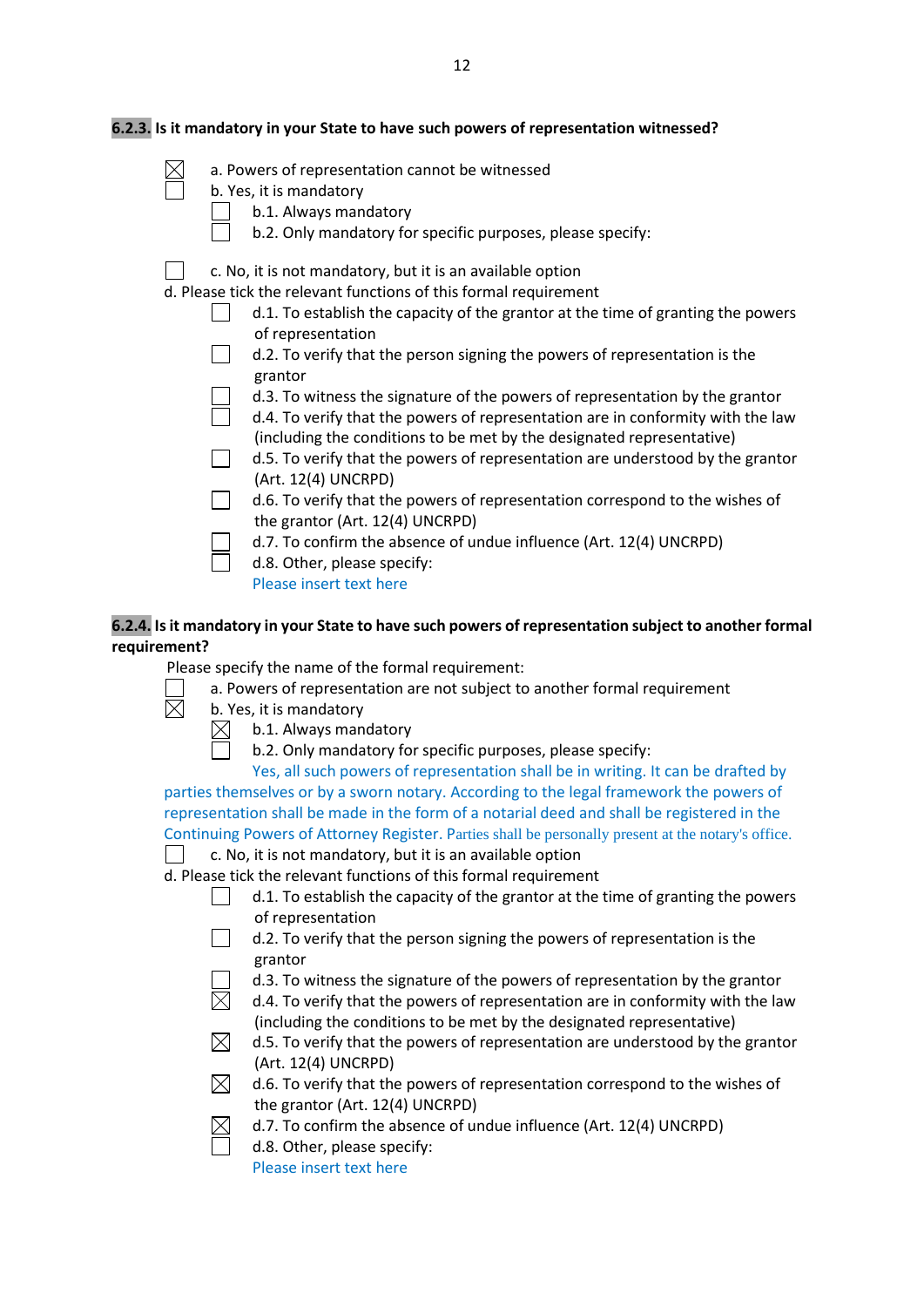6.3. If yes to question 6.1., are such powers of representation in the form of a private agreement without any formal requirements (*e.g.*, notarised, certified or witnessed) available under the law of your State?



No, please explain:

Yes

6.4. Have issues arisen in your State with regard to the existence of such powers of representation governed by the law of another State?

No

Yes, please explain:

We are not aware of the existence of such powers of representations governed by the law of another State.

6.5. If no to question 6.1., does the law of your State prohibit such powers of representation, or contain provisions rendering them ineffective?

No Yes, please explain:

6.6. If no to question 6.1., does your State intend to legislate in the near future to provide for such powers of representation?



Yes

- 6.7. If yes to question 6.6., please indicate which form of powers of representation your State is likely to provide for (tick more than one box if applicable):
	- a. **notarised** powers of representation
		- b. **certified** powers of representation
		- c. **witnessed** powers of representation
		- d. **private agreement**s without any formal requirements
		- e. Other form, please specify:

# **Designation of a representative under such powers of representation**

6.8. Are there conditions / limitations (*e.g.*, to provide safeguards with regard to conflicts of interests) as to who can be designated as a representative under such powers of representation governed by the law of your State (*e.g.*, limitation to natural persons, or a further limitation to persons with specified relationships to the grantor)?

 $\boxtimes$ 

No

Yes, please explain:

There is no specific limitation on the range of persons or entities. Persons or entities appointed need to have capacity to act. Additionally, more than one representative may be appointed. There is no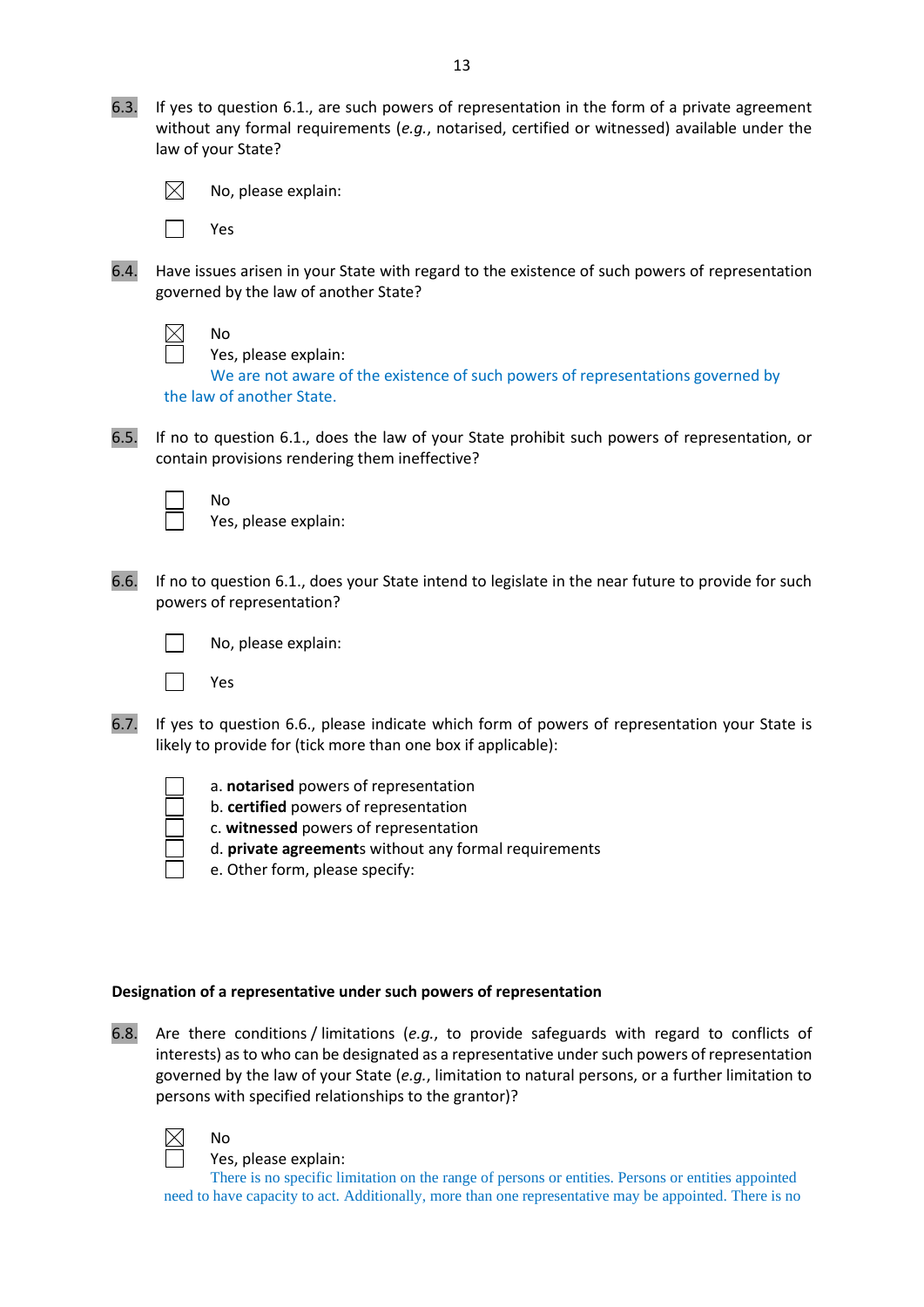regulation concerning the extent to which the designated representative may act. It is the grantors' right to decide whether there are several representative and to what extent they act (jointly, concurrently, separately, or as substitutes). It should be mentioned that it is forbidden to transfer the powers of representation to another person. The designated representative is not allowed to assign his/her powers to a substitute.

6.9. Does your response to question 6.8. differ whether such powers of representation are subject to a formal requirement (*e.g.*, notarised, certified, witnessed) or not subject to any formal requirements?

 $\boxtimes$ 

No

No

Yes, please explain:

6.10. Have issues arisen in your State with regard to the capacity of the person designated as a representative under such powers or representation governed by the law of another State?

Yes, please explain: We are not aware of any issues.

### **Supervision / control mechanisms of such powers of representation**

6.11. Are such powers of representation governed by the law of your State subject to some supervision / control mechanisms / reporting (*e.g.*, a person or authority designated (on a mandatory or voluntary basis) under such powers or by operation of law to which the person designated as the representative is to report to)?

#### $\boxtimes$ No, please explain:

There is no specific requirement to a designated representative to report to any

authority.

 $\perp$ 

Yes, please explain:

However, according to Section 2305 of the Civil law a designated representative shall provide an accounting to his or her grantor regarding the performance of the assignment, and particularly, regarding all related income and expenditures in connection therewith.

Moreover in Latvia the public prosecutor's one of the functions is the supervision of the rights of vulnerable persons. That means, the public prosecutor may bring an application before the court in case the public prosecutor is aware of the fact that the designated representative does not perform his/her duties in accordance with the powers of representation or acts contrary to the interests of the grantor. The grantor's children, brothers, sisters, parents and spouse also have the same rights to go to court if they can prove that the designated representative does not perform his/her duties in accordance with the powers of representation or acts contrary to the interests of the granter. The court may suspend the powers of representation to act.

6.12. Does your response to question 6.11. differ whether such powers of representation are subject to a formal requirement (*e.g.*, notarised, certified, witnessed) or not subject to any formal requirements?



No

Yes, please explain:

6.13. Have issues arisen in your State with regard to the control mechanism to which such powers of representation governed by the law of another State are subject to?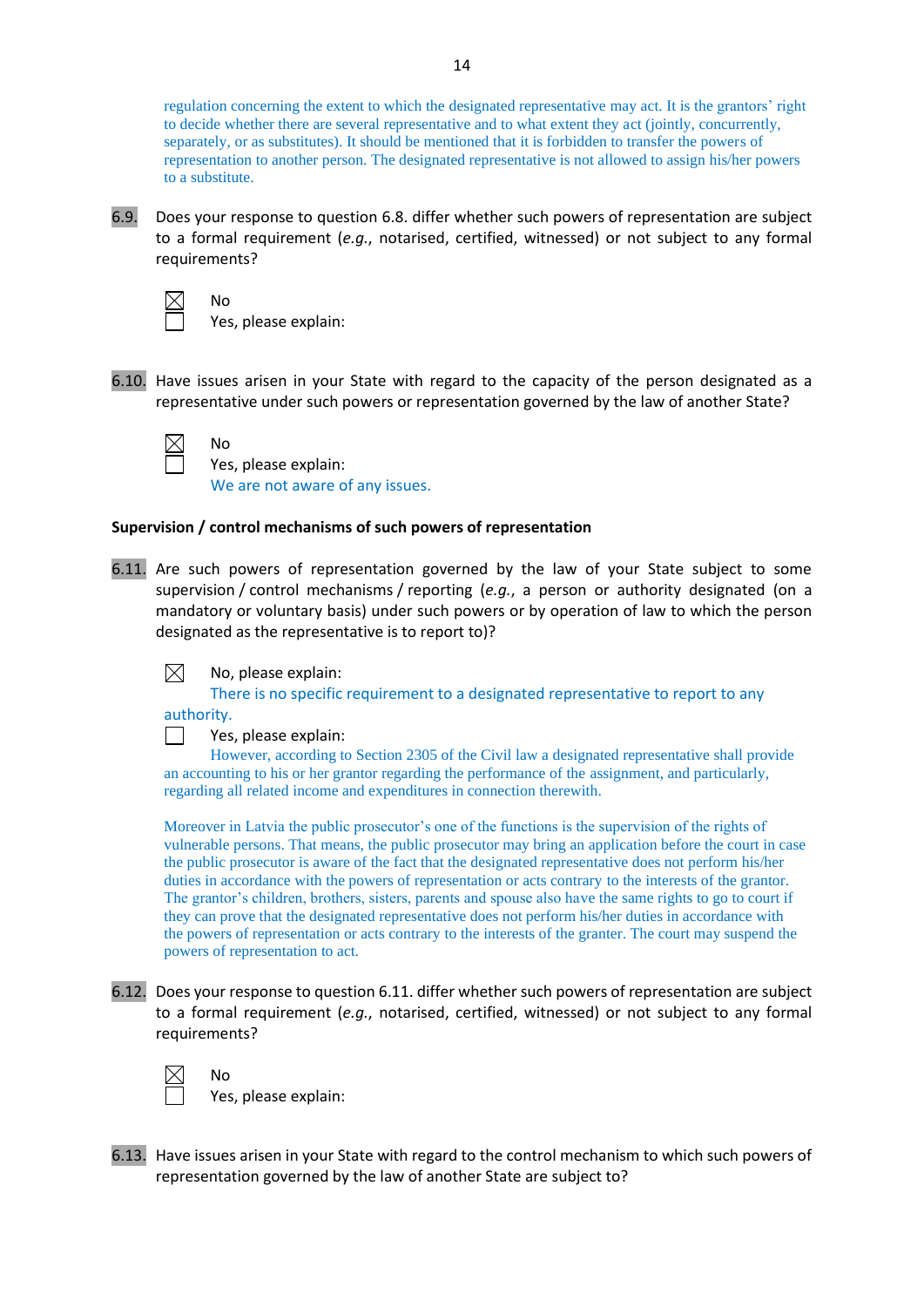

No Yes, please explain: We are not aware of any issues.

### **Extent of such powers of representation**

| 6.14. Are such powers of representation (and wishes expressed therein) governed by the law of your |
|----------------------------------------------------------------------------------------------------|
| State legally binding on the designated representative?                                            |

Yes

No, please explain:

There is not such direct obligation provided by law. However, it is an agreement between the parties based on their free will (e.g. Section 1587 of the Civil Law provides: "a contract legally entered into shall impose on a contracting party a duty to perform that which was promised, and neither the exceptional difficulty of the transaction, nor difficulties in performance arising later, shall give the right to one party to withdraw from the contract, even if the other party is compensated for losses").

The designated representative shall act in accordance with the agreement. Section 2317.1 of the Civil Law provides that the designated representative shall act in the interests of the grantor. Additionally, according to the Civil Law (Sections 2295, 2296, 2300, 2301) the designated representative shall not exceed the limits of the assignment given to him or her, and firstly shall act in compliance with the instructions of the grantor. If there are no specific instructions, the designated representative shall act not solely according to his or her will, but in such a way as it could be expected the grantor would act in the relevant situation in order to complete the matter in the most advantageous way. Furthermore, the designated representative shall act with utmost care. The designated representative shall be liable for any negligence. If an authorised person has not performed the assignment, but no losses have been caused thereby to the authorising person, the failure to perform such duties shall not give the latter the right to any claims.

6.15. Are there any limitations under the law of your State on such powers of representation that can be conferred upon a designated representative *e.g.*, are certain acts or categories of acts excluded such as disposal of specified categories of assets, gifts, personal and family matters, medical related decisions (generally, or particular categories such as those involving hospitalisation), etc.?

No

Yes, please explain:

6.16. Are there particular powers and duties automatically given to such representatives (*e.g.*, powers and duties in relation to the tax affairs of the grantor)?

No Yes, please explain:

6.17. Are certain powers subject to a judicial or administrative decision in order for them to be either conferred or exercised?



No

Yes, please specify the powers subject to such decision:

Although the powers are not subject to a judicial or administrative decision in order for them to be exercised, everything depends on scope of the powers of representation that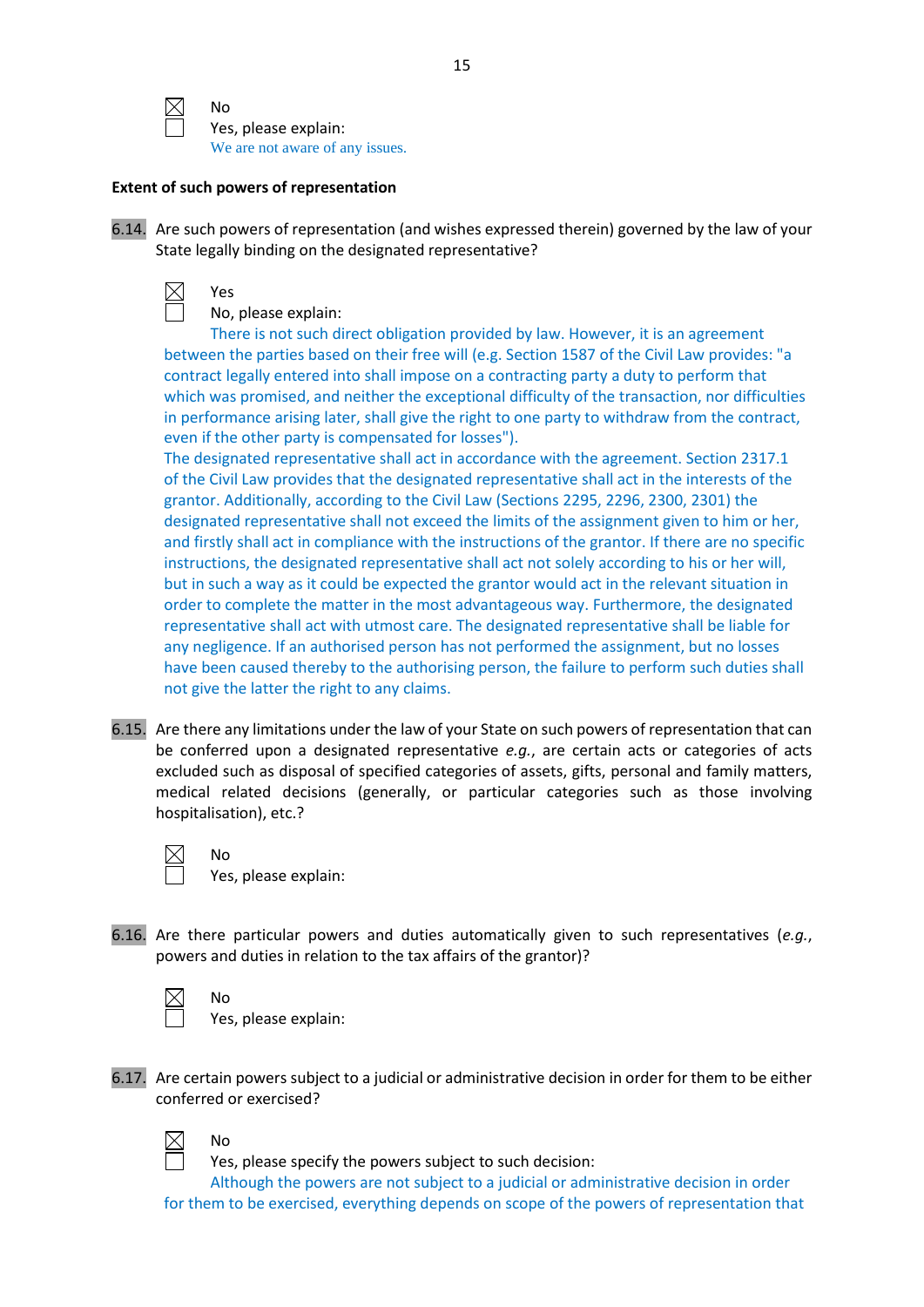the grantor has provided. There might be situations when the law requires a special mandate to be included in the powers of representation. For example, if a grantor wants to give a permission to receive mail, then a representative needs a special mandate for that. A special mandate is needed for a representative in order to perform alienation, pledge or encumbering of immovable property with property rights, conduct court proceedings, make novations, as well as make and receive payments.

6.18. Are there particular matters which, in accordance with the law of your State, a designated representative cannot be authorised to do or decide on behalf of the grantor?



No

Yes, in which case please specify the excluded powers:

Very personal non-material rights would not be possible to be authorised to a designated representative. For instance, these are matters of highly personal nature, e.g. getting married, making one's will, voting and other acts specifically stated in law.

6.19. Which of the following forms of document are available in your State to confer powers of representation (tick more than one if applicable)?

П a. A document simply conferring on the designated representative all powers that can by law be conferred.

b. A document containing "tick-box" lists of powers.

 $\overline{\times}$ c. A document setting out, in the grantor's choice of words, all the powers that the grantor wishes to confer.

d. Separate documents for (a) health and welfare powers and (b) property and financial powers.

e. Separate listing in the same document of (a) health and welfare powers and (b) property and financial powers.

 $\boxtimes$ f. Other possibilities or combinations (please explain):

The powers of representation shall be in writing. They shall be made in the form of a notarial deed and shall be registered. Additionally, a grantor and a designated representative shall be personally present at the notary when agreeing on the content of the powers of representations.

Only form is specified by law and grantor is not free to determine his/her own individual form. Whereas a grantor is free to determine the content (certainly within the framework of legal system of Latvia). One power of representation can contain different kinds of mandates in many areas. It all depends on the will of the grantor. The notary in conversation with the grantor discusses the scope of the powers of representation.

The powers of representation is considered as a contract and one of the forms of the power of attorney. Furthermore, the main purpose of the power of attorney is to regulate situations when grantor wants to authorise other person to perform particular matter on behalf of the grantor. Therefore, the grantor is free to determine the content of the power of attorney. Concerning the form as a notarial deed, it was chosen to ensure grantor's rights and interests, as well as ensure legal certainty.

6.20. Can advance health directives be included in powers of representation governed by the law of your State?



Yes

No, please explain:

Theoretically, it is possible to include advance health instructions in the powers of representation. However, advance health instructions currently are not regulated by our law. It might be considered as instructions or will of the grantor.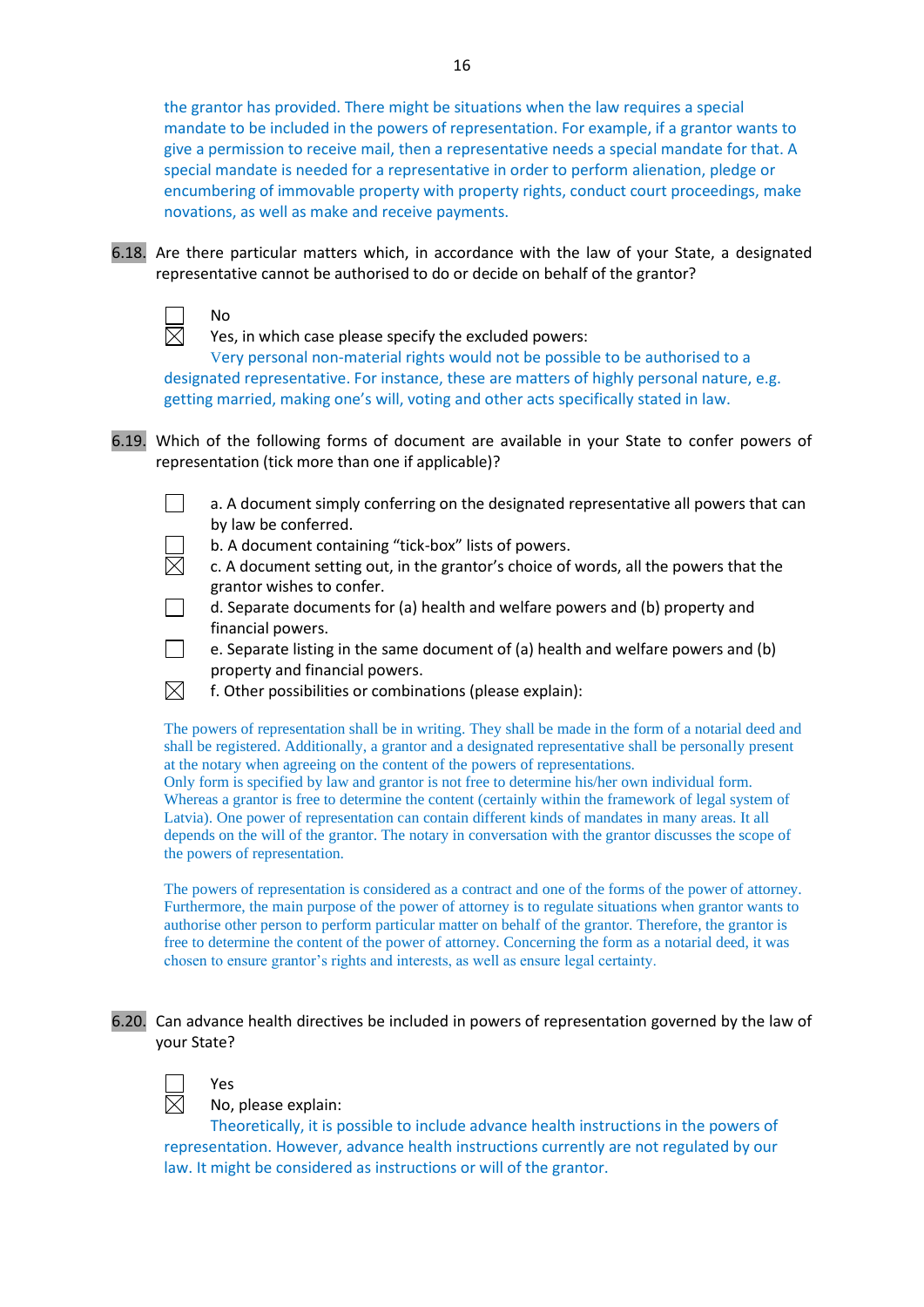6.21. Can advance medical directives be included in powers of representation governed by the law of your State?

Yes

medical professionals?

No, please explain:

Theoretically, it is possible to include advance medical instructions in the powers of representation. However, advance medical instructions currently are not regulated by our law. It might be considered as instructions or will of the grantor.

6.22. Are such advance health / medical directives governed by the law of your State binding on

| ۰ς. |
|-----|
| O   |

No, please explain:

Currently the law does not regulate advance health/medical instructions. However, Section 6(7) of the Law On the Rights of Patients provides that a patient can authorise another person to agree on his or her behalf to medical treatment at large or to any method used in the medical treatment or to refuse medical treatment at large or any method used in the medical treatment, as well as to receive information. Therefore, this mandate can be included in powers of representation. Furthermore, Section 7(2) of the Law On the Rights of Patients states that a person authorised by the patient, when taking a decision on medical treatment or refusal thereof, shall observe the wish previously expressed by the patient in relation to medical treatment.

6.23. Do your responses to questions 6.14.-6.22. differ whether such powers of representation are subject to a formal requirement (*e.g.*, notarised, certified, witnessed) or not subject to any formal requirements?

No

No

Yes, please explain:

6.24. Have issues arisen in your State with regard to the scope of such powers of representation governed by the law of another State?

Yes, please explain: We are not aware of any issues.

# **Registration / filing of such powers of representation**

6.25. Please indicate whether your State provides for the registration of such powers of representation and / or their filing with a competent authority:

Yes, registration with a public registry



No, please explain:

As soon as such powers of representation are notarized by a sworn notary (in other words made in the form of a notarial deed), it shall be registered in the Continuing Powers of Attorney Register (Nākotnes pilnvarojumu reģistrs) by the same notary. Continuing Powers of Attorney Register is kept by the Council of Sworn Notaries of Latvia.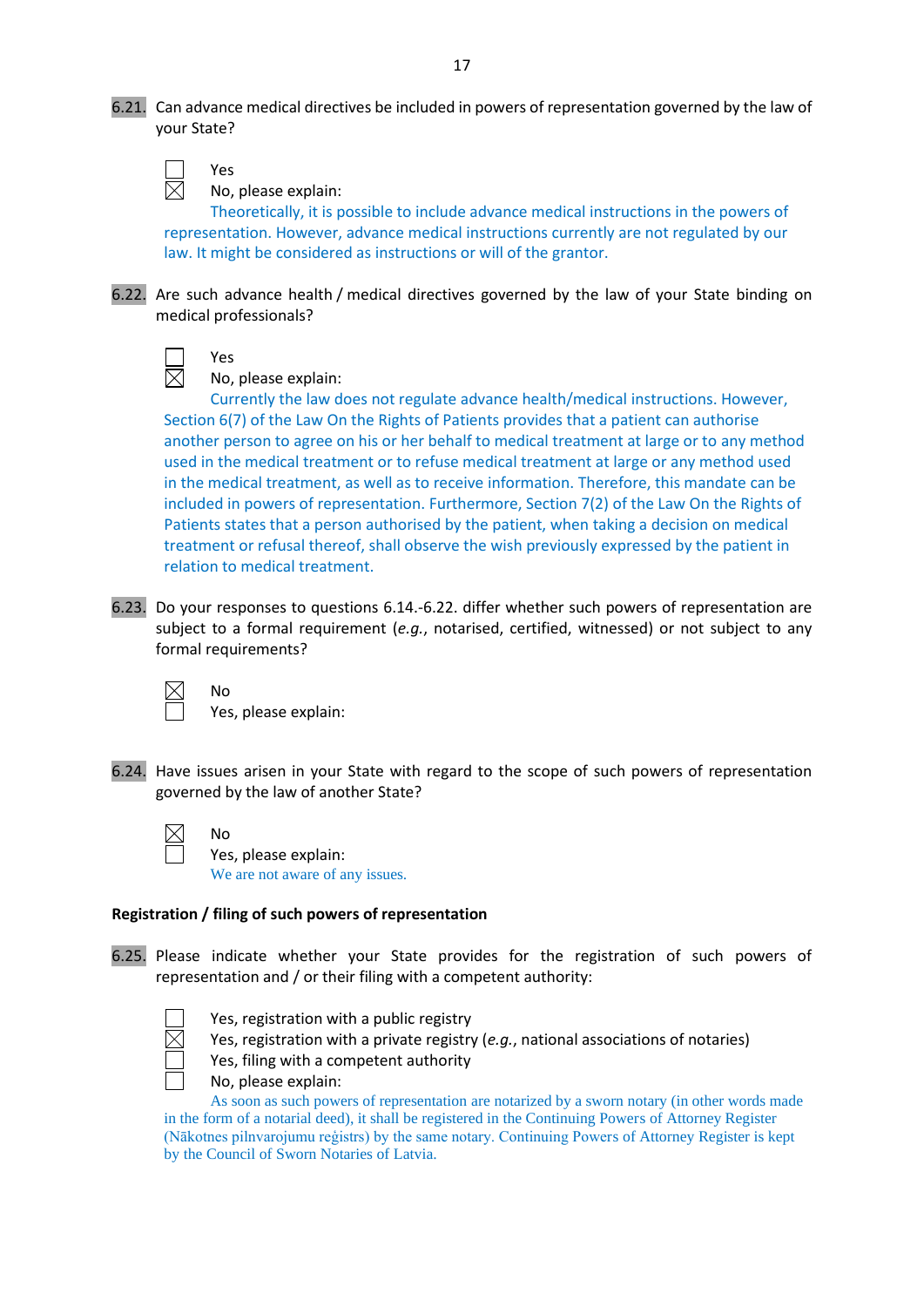6.26. Can / must such powers of representation governed by the law of your State be registered or filed with a competent authority before they come into effect?

 $\Box$ Yes, it is an option, please explain the effect of the registration and / or filing:

 $\boxtimes$ Yes, it is an obligation, please explain the effect of the registration and / or filing: According to Section 2317.2 of the Civil Law such powers of representation (a future authorisation agreement) shall be made in the form of a notarial deed and it shall be registered. At the same time, all powers of representation made by notaries are registered. Furthermore, according to Section 2317.3 of the Civil law such powers of representation (a future authorisation agreement) shall come into effect on the day of entering thereinto, but the designated representative shall be authorised to commence his or her activity at the time when in accordance with the procedures laid down in special laws such status or legal fact of the grantor is detected and registered due to which he or she is unable temporarily or permanently to understand the meaning of his or her action and is unable to control his or her action.

 $\Box$ 

No, please explain:

6.27. Can such powers of representation governed by the law of **your** State be registered or filed with a competent authority after they come into effect?

Yes, it is an option, please explain the effect of the registration and / or filing:

 $\Box$ Yes, it is an obligation, please explain the effect of the registration and / or filing: Please insert text here

 $\boxtimes$ No, please explain:

It happens simultaneously: a sworn notary makes such powers of representation in the form of a notarial deed and registers in the Continuing Powers of Attorney Register. Furthermore, the power of representation comes into effect on the day when this agreement is concluded.

6.28. Can such powers of representation governed by the law of **another** State be registered or filed with a competent authority after they come into effect?

Yes, it is an option, please explain the effect of the registration and / or filing:



П

Yes, it is an obligation, please explain the effect of the registration and / or filing:

#### $\boxtimes$ No, please explain:

So far, such question has not arisen, also it is not regulated directly. The powers of representation performed by a Latvian notary shall be registered. The purpose of registration is to ensure transparency and the ability to find powers of representation. The law and the regulations of the Cabinet of Ministers do not resolve the issue of whether powers of representation made abroad could be entered in the Register of Future Power of Representations of Latvia.

It could be a problem if powers of representation made in another State are not notarized, but according to Latvian law they must be notarized, that is, in Latin-type notarial countries, notaries will issue public documents, but in non-Latin-type notarial countries, documents issued by a notary do not always acquire the force of a public document.

6.29. Do your responses to questions 6.25. and 6.28. differ whether such powers of representation are subject to a formal requirement (*e.g.*, notarised, certified, witnessed) or not subject to any formal requirements?

No Yes, please explain: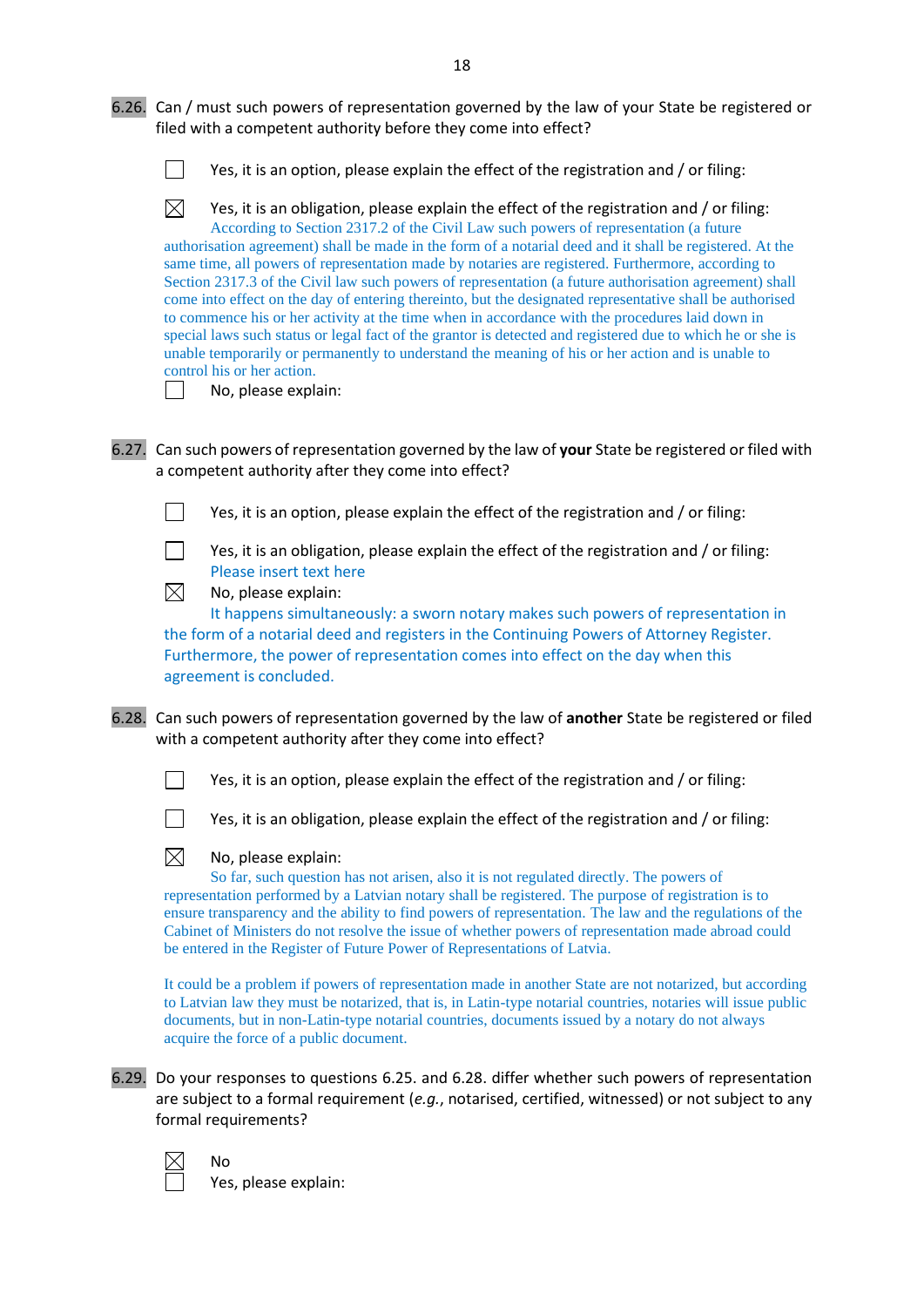### **Coming into effect of such powers of representation**

6.30. Can such powers of representation governed by the law of your State come into effect at a moment determined by the grantor (*e.g.*, when certain conditions are met)?



According to Section 2317.3 of the Civil law such powers of representation (a future authorisation agreement) shall come into effect on the day of entering thereinto, but the designated representative shall be authorised to commence his or her activity at the time when in accordance with the procedures laid down in special laws such status or legal fact of the grantor is detected and registered due to which he or she is unable temporarily or permanently to understand the meaning of his or her action and is unable to control his or her action. Yes, please explain:

Please insert text here

6.31. In the absence of an explicit coming into effect provision by the grantor, can such powers of representation governed by the law of your State come into effect on the sole decision of the person(s) to whom they are conferred?

 $\boxtimes$ No, please any safeguards:

According to Section 2317.3 of the Civil law such powers of representation (a future authorisation agreement) shall come into effect on the day of entering thereinto, but the designated representative shall be authorised to commence his or her activity at the time when in accordance with the procedures laid down in special laws such status or legal fact of the grantor is detected and registered due to which he or she is unable temporarily or permanently to understand the meaning of his or her action and is unable to control his or her action.

Yes, please explain: Please insert text here

6.32. In the absence of an explicit coming into effect provision by the grantor, can such powers of representation governed by the law of your State come into effect upon the decision of a competent authority?



### No, please any safeguards:

It is not upon the decision of a competent authority. Additionally, powers of representation come into effect once concluded.



According to Section 2317.3 of the Civil law such powers of representation (a future authorisation agreement) shall come into effect on the day of entering thereinto.

A designated representative becomes entitled to act at the time when the status or legal fact of the grantor is determined and registered due to which the grantor is unable temporarily or permanently to understand the meaning of his or her action and is unable to control his or her action. This status is determined by medical practitioners. A designated representative requests to the medical institution or a general practitioner to issue a statement concerning the grantor's incapacity for the powers of representation, presenting the powers of representation.

The commission of medical practitioners (consists at least of 3 medical practitioners) shall be established. The commission provides an opinion on whether a grantor has lost the ability to understand the meaning of his or her actions and to control them due to mental or health disorders. The commission bases its opinion on the grantor's diagnosis and the evaluation of grantor's state of health. Whereas the head of the health institution issues a statement on the basis of the opinion provided by the commission.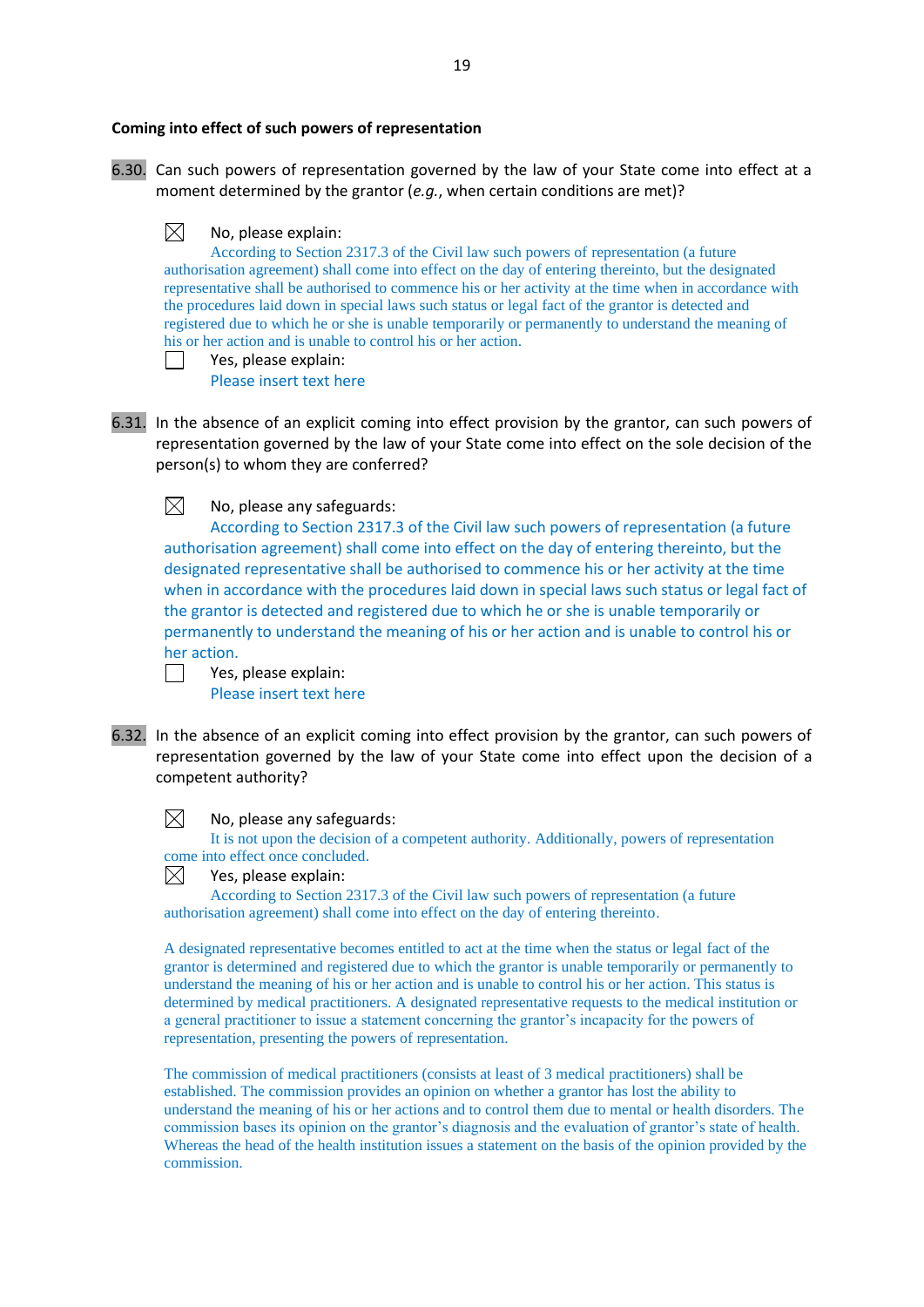After receiving the statement that confirms the grantor's incapacity the designated representative goes to any sworn notary who registers that the designated representative is entitle to act. The necessary information is registered in the Continuing Powers of Attorney Register based on the statement.

When the necessary information is registered, the sworn notary shall make a respective notation on the extract from the notarial deed book (the powers of representation) presented to him or her. Such notation shall also be made on the original of the notarial deed.

6.33. Please explain how the coming into effect of such powers of representation governed by the law of your State affect the legal capacity of the grantor:

The grantor retains his/her legal capacity. However, there is no provision that explicitly states that the legal capacity of the grantor is not affected. The legal framework provides that the legal capacity of the grantor might be restricted only by the court and only as an exception if there are no alternatives. The powers of representation are considered as an alternative measure in order not to affect the grantor's legal capacity.

6.34. Do your responses to questions 6.30.-6.33. differ whether such powers of representation are subject to a formal requirement (*e.g.*, notarised, certified, witnessed) or not subject to any formal requirements?

 $\boxtimes$ 

No

No

Yes, please explain:

6.35. Have issues arisen in your State with regard to the coming into effect of such powers of representation governed by the law of another State?

Yes, please explain: We are not aware of any issues.

6.36. Please share other information (*e.g.*, concerns, good practices) with regard to the coming into effect of such powers of representation governed by the law of your State (*e.g.*, the explicit provision (permitted by law) in the powers of representation that they come into effect immediately upon signature):

### Civil Law

2317.2 A future authorisation agreement shall be made in the form of a notarial deed at the personal presence of an authorising person and authorised person and it shall be registered in accordance with the procedures laid down in the Notariate Law.

2317.3 A future authorisation agreement shall come into effect on the day of entering thereinto, but an authorised person shall be authorised to commence his or her activity at the time when in accordance with the procedures laid down in special laws such status or legal fact of the authorising person is detected and registered due to which he or she is unable temporarily or permanently to understand the meaning of his or her action and is unable to control his or her action.

### **Confirmation of such powers of representation**

6.37. Can a competent authority in your State confirm powers of representation?

No

Yes, please indicate which authority can confirm and explain the effect of confirming or not confirming such powers of representation

No authority approves such powers of representation or any powers of representation. The sworn notary merely certifies the powers of representation and gives them public credibility.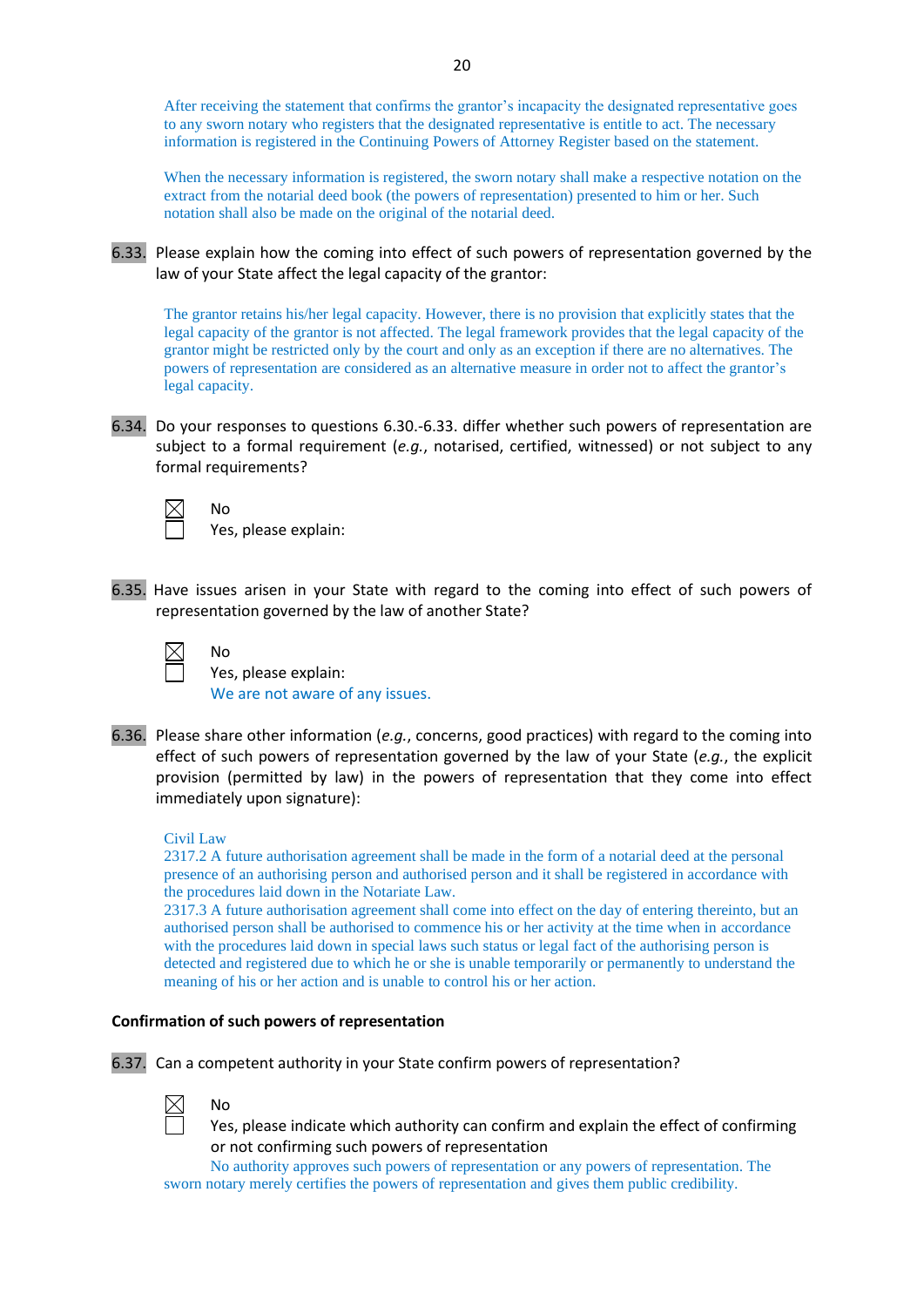6.38. If yes to question 6.37., can confirmation take place whether such powers of representation are governed by the law of your State or the law of another State?

 $\Box$ No, please explain:

> Yes, please indicate which authority can confirm and explain the effect of confirming or not confirming such powers of representation: Please insert text here

6.39. If yes to question 6.37., can confirmation take place whether the powers of representation have come into effect or not?

 $\Box$ 

Yes

No

No

No, please explain:

6.40. Do your responses to questions 6.37.-6.39. differ whether such powers of representation are subject to a formal requirement (*e.g.*, notarised, certified, witnessed) or not subject to any formal requirements?

Yes, please explain:

### **Modifications of such powers of representation**

6.41. Is it possible for the grantor or a competent authority to modify powers of representation governed by the law of your State after they have come into effect?



Yes, please explain who can modify such powers of representation, for what purpose, in what form, and any related safeguards:

Only the grantor has the right to modify his/her powers of representation any time based on his/her wishes. There is no specific procedure for the modification, only all requirements on such powers of representation provided by the law shall be observed.

6.42. Does your response to question 6.41. differ whether such powers of representation are subject to a formal requirement (*e.g.*, notarised, certified, witnessed) or not subject to any formal requirements?

No

No

Yes, please explain:

6.43. Have issues arisen in your State with regard to the modification of such powers of representation governed by the law of another State?



Yes, please explain: We are not aware of any issues.

**Extinction of such powers of representation**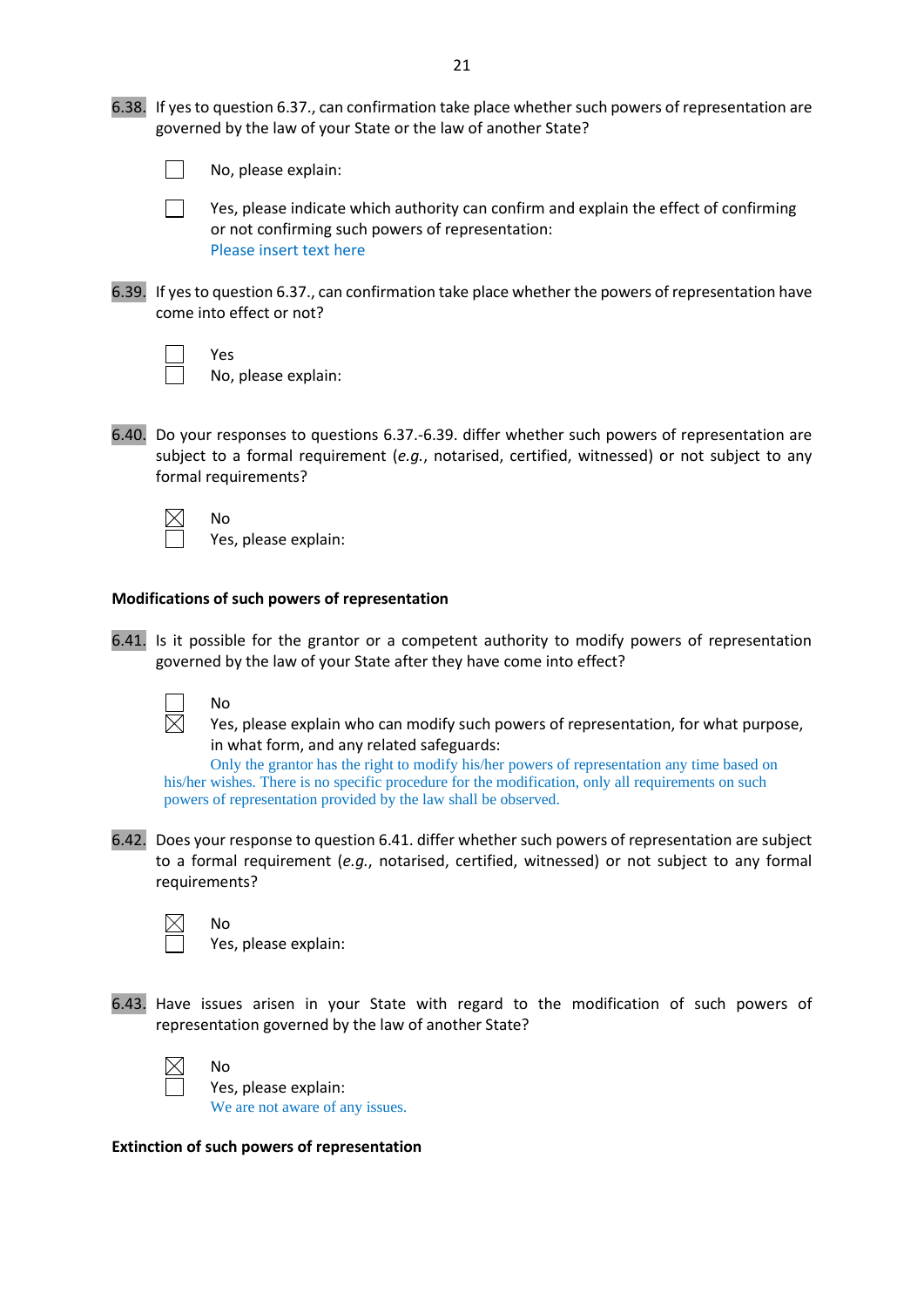6.44. Please explain the conditions for the extinction of powers of representation governed by the law of your State:

The Civil Law (Sections 2317.5 and 2312) states that such powers of representation terminate: 1) by mutual agreement;

- 2) upon completion of the particular assignment given;
- 3) when the grantor withdraws his or her powers of representation;
- 4) when the representative gives notice regarding authorisation;
- 5) upon the death of either party; and
- 6) upon expiration of the period of powers of representation.

Nevertheless, it should be kept in mind that such powers of representation is in the form of notarial deed and in order to protect the grantor's rights and the third person's rights, the grantor shall revoke the powers of representation in the form of notarial deed also. A grantor shall go to notary in case of willingness to revoke his/her powers of representation. A sworn notary makes the revocation of this powers of representative in the form of a notarial deed and announces the revocation of it in the official gazette Latvijas Vēstnesis, as well as the information is registered in the Continuing Powers of Attorney Register. The representative shall be notified of the revocation of the powers of representation if his/her place of residence is known.

Additionally, Section 2317.4 of the Civil Law states: "A court may suspend the right of an authorised person to represent an authorising person if it is detected that the authorised person does not perform his or her duties at all or perform them in the contradiction of the interests of the authorising person. The suspension of the right of the authorised person shall be registered in accordance with the procedures laid down in the Notariate Law." The grantor's children, brothers, sisters, parents, spouse and a public prosecutor have the right to submit application before the court requesting to suspend the rights of the representative. According to the Civil Procedure Law (chapter 34.1) the public prosecutor shall participate in any court hearing. The grantor shall be invited to the court hearing. The application shall be sent to the representative determining a time period of not more than 30 days for him or her for submitting explanations. After a judgment has entered into lawful effect the court shall send a true copy of the judgment to the grantor, the representative, public prosecutor and the Council of Sworn Notaries of Latvia. The Council of Sworn Notaries of Latvia in turn registers the data in the Continuing Powers of Attorney Register.

6.45. Does your response to question 6.44. differ whether such powers of representation are subject to a formal requirement (*e.g.*, notarised, certified, witnessed) or not subject to any formal requirements?

> No Yes, please explain:

6.46. Have issues arisen in your State with regard to the extinction of such powers of representation governed by the law of another State?

No

Yes, please explain: We are not aware of any issues.

### **Other information concerning such powers of representation**

6.47. Please list and describe *ex lege* powers of representation resulting from a unilateral act or an agreement that arise by reference to a relationship or other status in connection with the adult (including but not limited to those arising from a contract of marriage, and similar relationships):

The only similar to ex lege powers of representation exist in health care matters. According to Section 7(1) of the Law on the Rights of Patients if a patient is unable to take a decision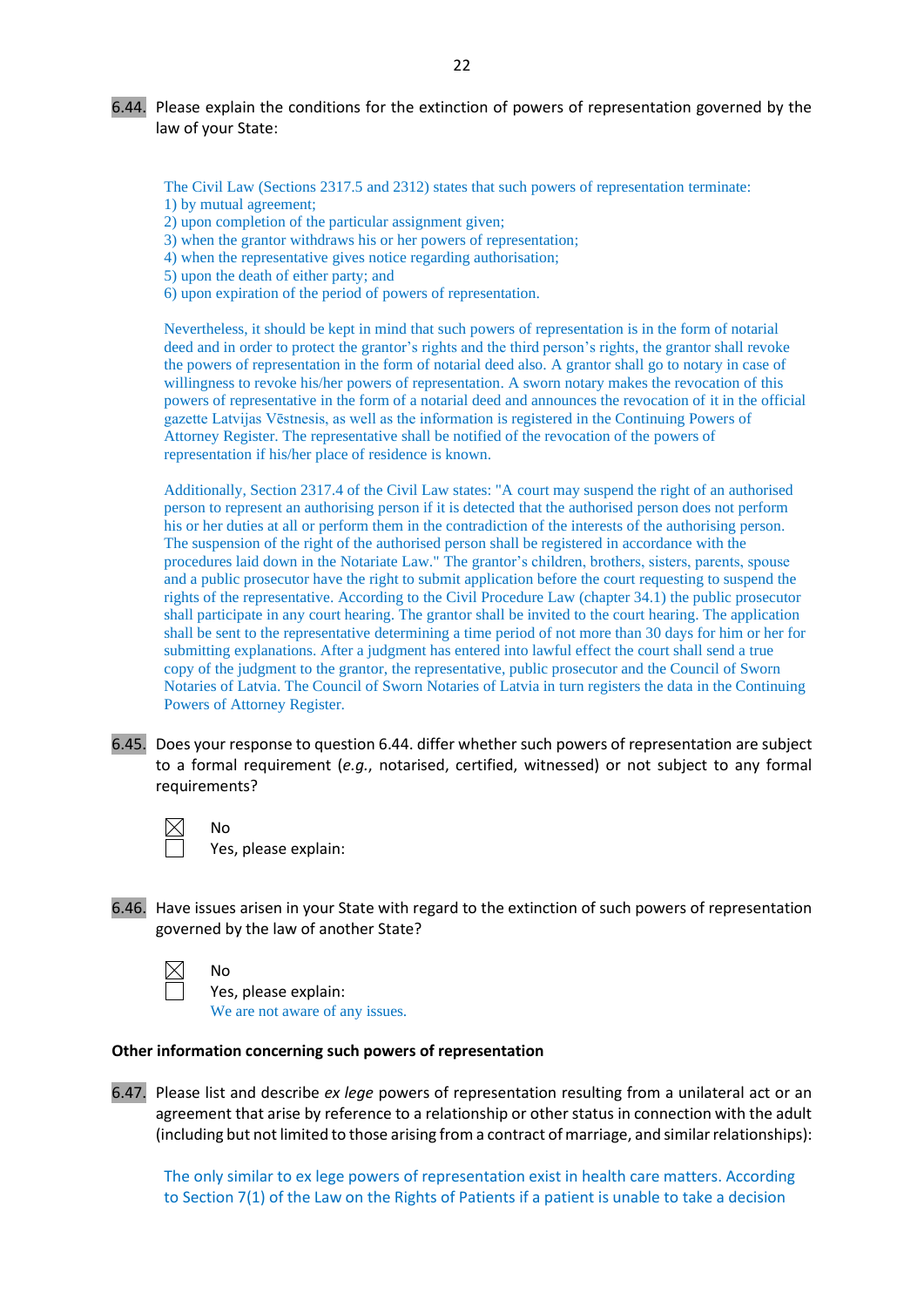himself or herself regarding medical treatment due to his or her state of health or age, the spouse of the patient has the right to take a decision on medical treatment at large or any method used in the medical treatment or refusal from medical treatment at large or any method used in the medical treatment, but if such does not exist, an adult closest relative with capability to act in the following order: the children of the patient, the parents of the patient, the brother or sister of the patient, the grandparents of the patient or the grandchildren of the patient.

- 6.48. Please provide any additional information with regard to such powers of representation (as described above in the introduction to Section VI) governed by the law of your State:
- 6.49. Please provide any additional information with regard to issues that may have arisen in your State with regard to such powers of representation (as described above in the introduction to Section VI) governed by the law of another State:

There might be practical problems of the use of such powers of representation governed by the law of another State.

### **VII – Recognition and enforcement**

No

No

No

No

7.1. Have competent authorities in your State experienced any challenges, or have questions arisen, in applying **Article 22** from the perspective of the requested State?

-

Yes, please specify:

7.2. Have judicial or administrative procedures, guidelines or protocols been adopted in your State to facilitate the application of **Article 23**?



Yes, please describe and also provide a link or attach a copy, preferably translated into English or French:

7.3. Have competent authorities in your State experienced any challenges, or have questions arisen, in applying **Article 23** (*e.g.*, in terms of procedure, formalities, time frames, etc.)?



Yes, please specify:

In Latvia courts are competent to decide on the recognition or non-recognition of a measure taken in another Contracting State, and so far no such case has been brought in our courts under the 2000 Convention.

7.4. Are you aware of any challenges, or have questions arisen, in applying **Article 25** in your State?



### Yes, please specify:

In Latvia courts are competent to declare decision taken in another Contracting State enforceable, and so far no such case has been brought in our courts under the 2000 Convention.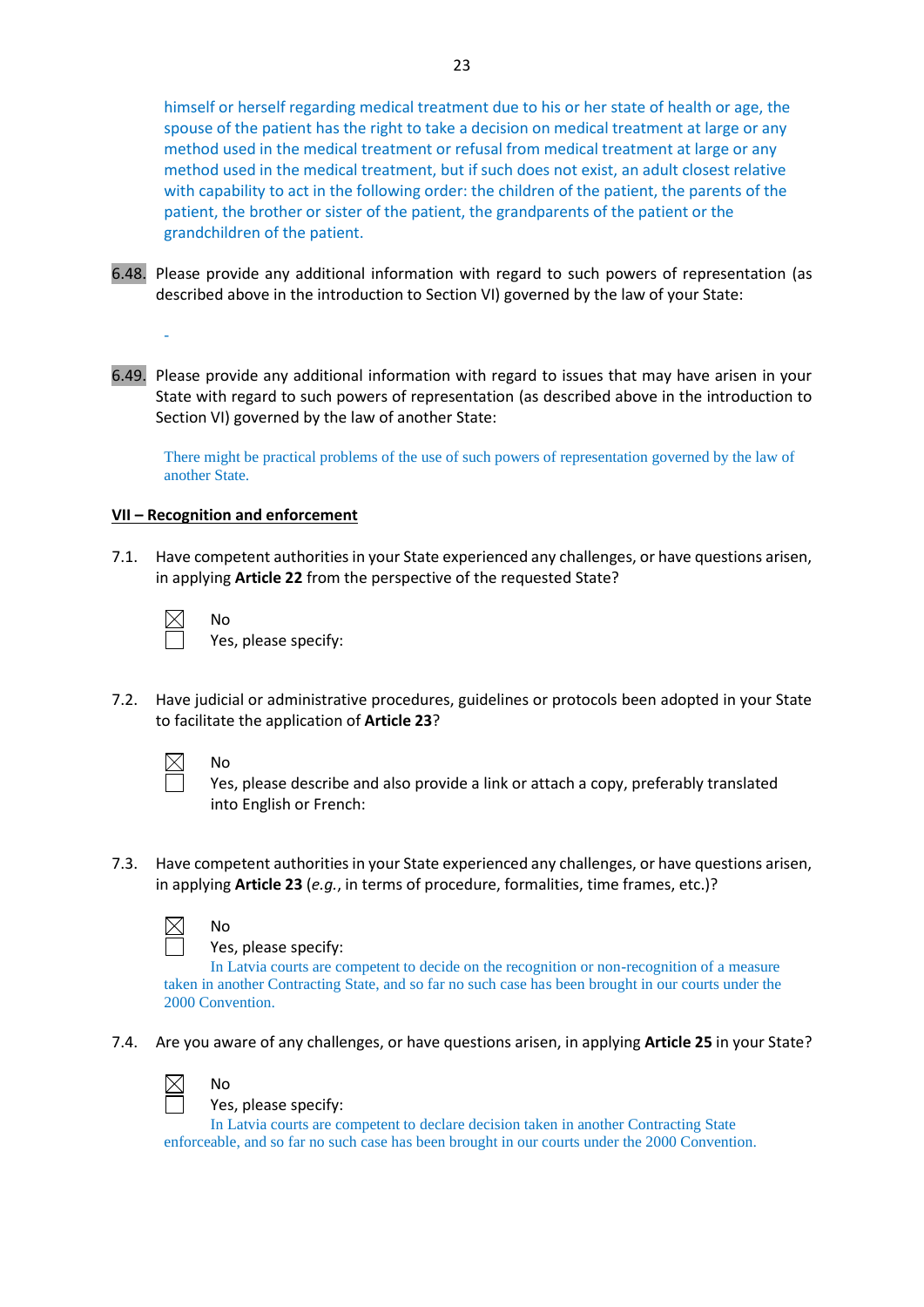- 7.5. Please describe the "simple and rapid procedure" (see **Art. 25(2)**) in place in your State for declaring enforceable or registering for the purpose of enforcement measures of protection taken in another State Party and enforceable there, in particular:
	- a) Which authority declares enforceable or registers a measure of protection taken in another State Party?

In Latvia courts are competent to declare decision enforceable. The application shall be submitted to a district (city) court based on the place of enforcement of the decision or also based on the declared place of residence of the defendant, but if none, place of residence or legal address of the defendant.

b) What time frames are applied to ensure that the procedure is rapid?

The judge shall make a decision on enforcement or refusal of enforcement within 10 days after the initiation of the case.

c) Is legal representation required?

No

No

No

Yes, please describe:

7.6. Are you aware of any challenges, or have questions arisen, in applying **Article 27** in your State?

Yes, please specify:

7.7. Under **Article 27**, are **measures concerning the person** of adults who, by reason of an impairment or insufficiency of their personal faculties, are not in a position to protect their interests subject to *exequatur* in accordance with the law of your State?



Yes, please list and describe such measures: Any kind of such measures under 2000 Convention that need to be enforced.

- 7.8. Please indicate how often measures referred to in question 7.7. are subject to *exequatur* under the law of your State in accordance with **Article 27**:
	- Never Rarely Sometimes Very often Always

No

7.9. Under **Article 27**, are **measures concerning the property** of adults who, by reason of an impairment or insufficiency of their personal faculties, are not in a position to protect their interests subject to *exequatur* in accordance with the law of your State?



Yes, please list and describe such measures: Any kind of such measures under 2000 Convention that need to be enforced.

7.10. Please indicate how often measures referred to in question 7.9. are subject to *exequatur* under the law of your State in accordance with **Article 27**: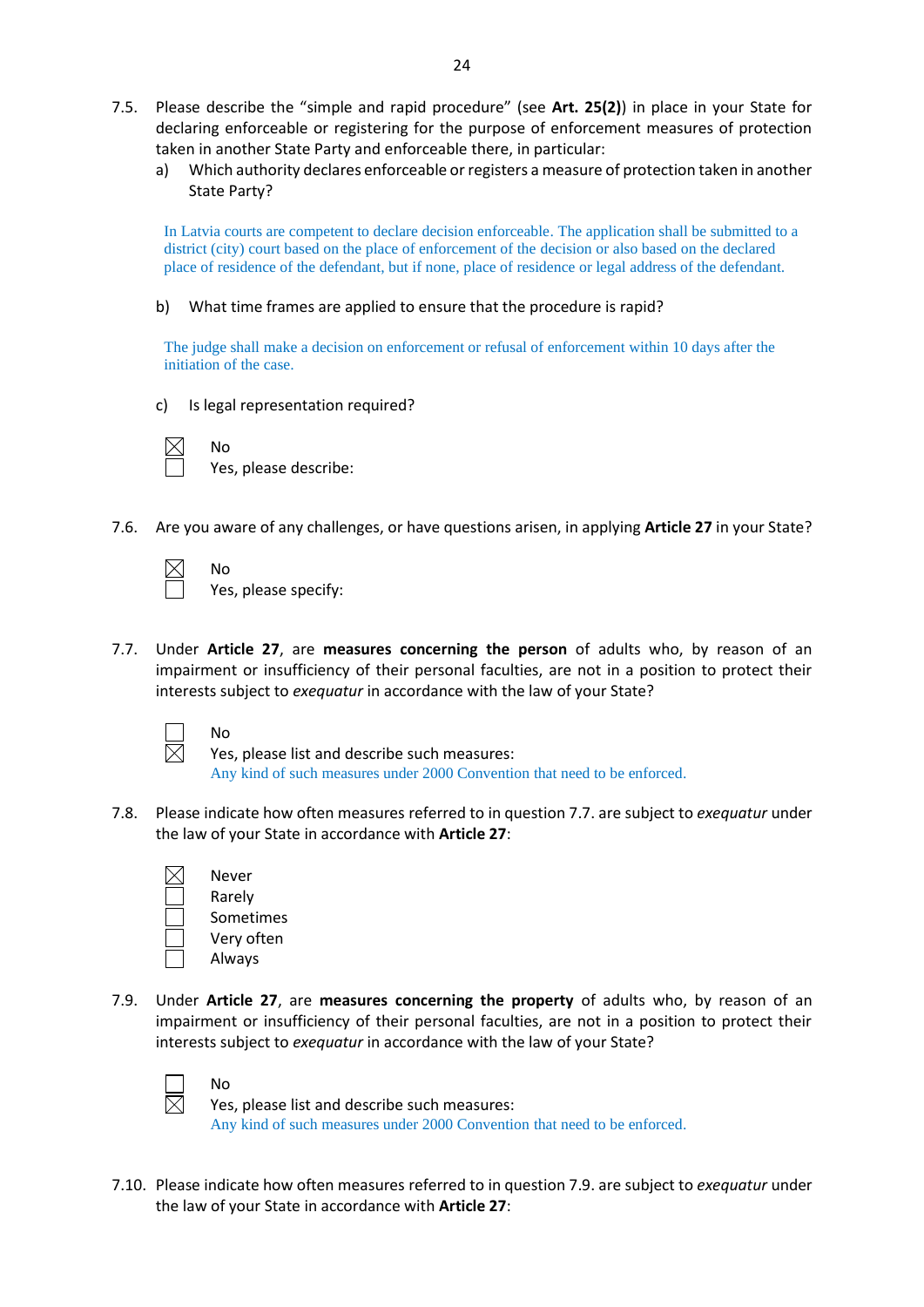| Never      |
|------------|
| Rarely     |
| Sometimes  |
| Very often |
| Always     |

7.11. Have competent authorities in your State experienced any challenges, or have questions arisen, in applying the other articles in **Chapter IV**?

No Yes, please specify:

### **VIII – Co-operation**

8.1. With the understanding that services provided by Central Authorities under the 2000 Convention may vary, does your Central Authority provide assistance, either directly or through other authorities in your State, to an **individual habitually resident in your State** who made a request for assistance in connection with a matter falling under the scope of the Convention in a requested State? If so, please indicate the nature of the assistance provided.

- b. Assistance in obtaining information on the operation of the 2000 Convention
- c. Assistance in obtaining information on the relevant laws and procedures and services available in the requested State
- $\boxtimes$ d. Establishment of contact with the Central Authority and / or the competent authorities in the requested State to find out the kind of assistance such authorities could provide
- $\boxtimes$ e. Transmission of a request to the Central Authority or to the competent authorities in the requested State
- $\times$ f. Assistance in discovering the whereabouts of an adult
	- g. Assistance in initiating judicial or administrative proceedings
	- h. Assistance in providing or facilitating the provision of legal aid and advice
	- i. Assistance in obtaining private legal counsel or mediation services, where needed in the requested State
	- j. Ensuring separate legal representation for the adult in any proceedings
	- k. Ensuring support for exercise of capacity in terms of Article 12(3) of the UNCRPD
	- l. Referral to other governmental and / or non-governmental organisations for assistance
- $\boxtimes$ m. Provision of regular updates on the progress of the application
	- n. Other, please specify:

The assistance with obtaining legal counsel/ legal aid and advise can be only arranged through the transmission of the relevant request to the competent authority in Latvia (Legal Aid Administration).

8.2. With the understanding that services provided by Central Authorities under the 2000 Convention may vary, does your Central Authority provide assistance, either directly or through other authorities in your State, to authorities from a requesting State on behalf of an **individual residing abroad** who made a request for assistance in connection with a matter falling under the scope of the Convention? If so, please indicate the nature of the assistance provided.

a. None

 $\perp$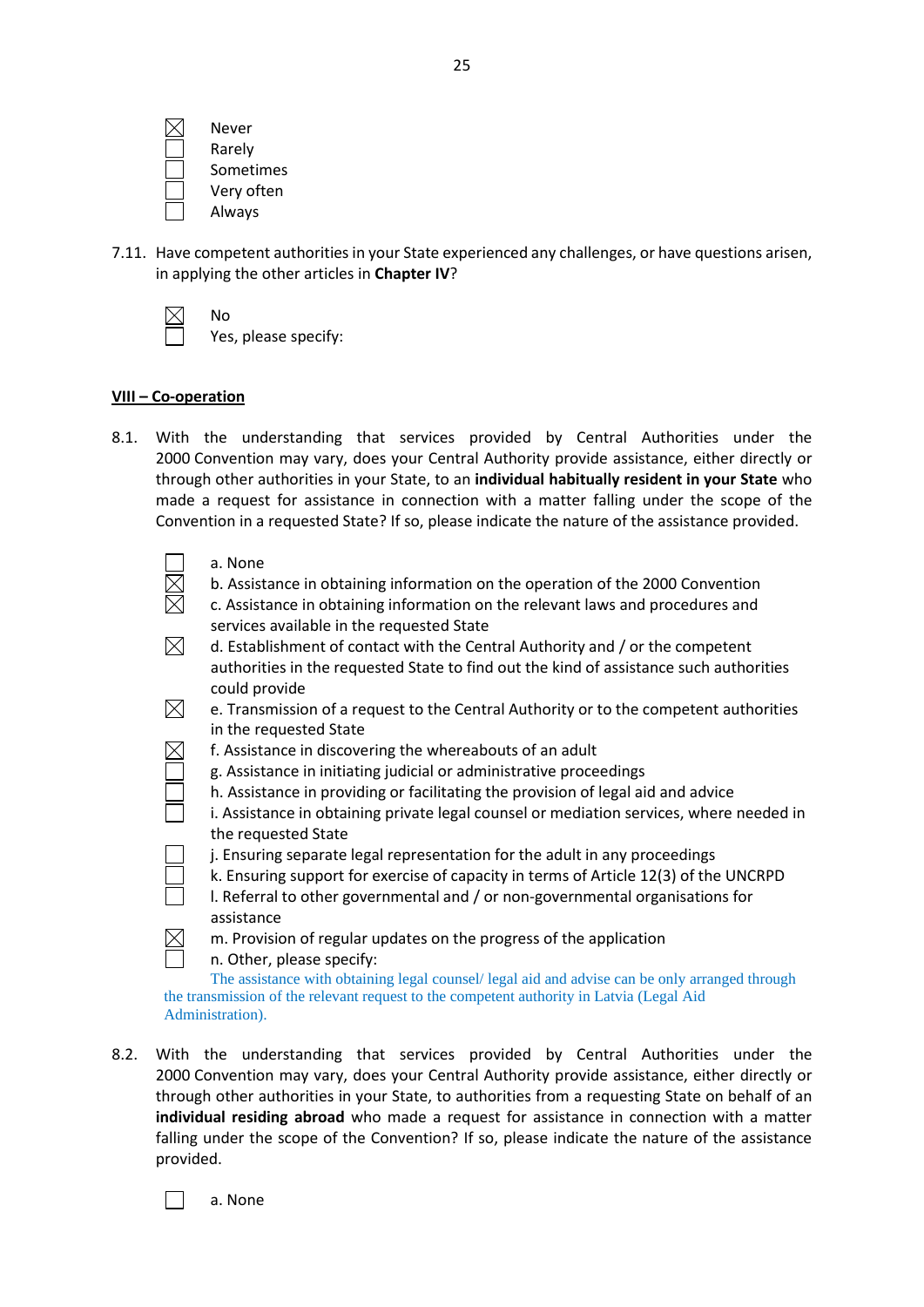| b. Assistance in providing information on the operation of the 2000 Convention<br>c. Assistance in providing information on the relevant laws and procedures and<br>services available in your State |
|------------------------------------------------------------------------------------------------------------------------------------------------------------------------------------------------------|
| d. Establishment of contact with the competent authorities in your State to find out                                                                                                                 |
| the kind of assistance such authorities could provide                                                                                                                                                |
| e. Transmission of a request to the competent authorities in your State                                                                                                                              |
| f. Assistance in discovering the whereabouts of an adult in your State                                                                                                                               |
| g. Assistance in initiating judicial or administrative proceedings in your State                                                                                                                     |
| h. Assistance in providing or facilitating the provision of legal aid and advice in your                                                                                                             |
| State                                                                                                                                                                                                |
| i. Assistance in obtaining private legal counsel or mediation services, where needed in<br>your State                                                                                                |
| j. Ensuring separate legal representation for the adult in any proceedings                                                                                                                           |
| k. Ensuring support for exercise of capacity in terms of Article 12(3) of the UNCRPD                                                                                                                 |
| I. Referral to other governmental and / or non-governmental organisations in your                                                                                                                    |
|                                                                                                                                                                                                      |

State for assistance m. Provision of regular updates on the progress of the application



 $\boxtimes$ 

**NNA** 

- n. Other, please specify:
- 8.3. Are you aware of any challenges, or have questions arisen, in applying **Article 29** in your State (*e.g.*, in relation to the timeliness of responses to requests)?

No

Yes, please specify:

The provided information in particular cases might be available only in Latvian, e.g. living conditions inspection report, adults welfare checks etc.

8.4. With a view to facilitate the task of Central Authorities under **Article 29(2)**, please describe the type of information that would be useful to include in a Country Profile published on the HCCH website (*e.g.*, information with respect to the availability of certain measures under internal law (*e.g.*, in relation to **Art. 3(e)**), or the procedures applied under, *e.g.*, **Article 22, 23, 25, 30, 31 or 33,** or information on Central Authority services provided (see questions 8.1. and 8.2. above):

Acceptable language for the comminication is English or Latvian. Acceptables means for accepting new referrals preferably - emails.

8.5. How does your Central Authority (either directly or through public authorities or other bodies) take appropriate steps under **Article 31** to facilitate, by mediation, conciliation or similar means, agreed solutions for the protection of the person or property of the adult in situations to which the 2000 Convention applies? Please explain:

The same can be arranged by transmitting the request to the competent authority in Latvia, namely, the Council of Certified Mediators.

8.6. Have authorities in your State experienced any challenges, or have questions arisen, in providing or obtaining information under **Article 32(1) or 34**?

No

Yes, please describe: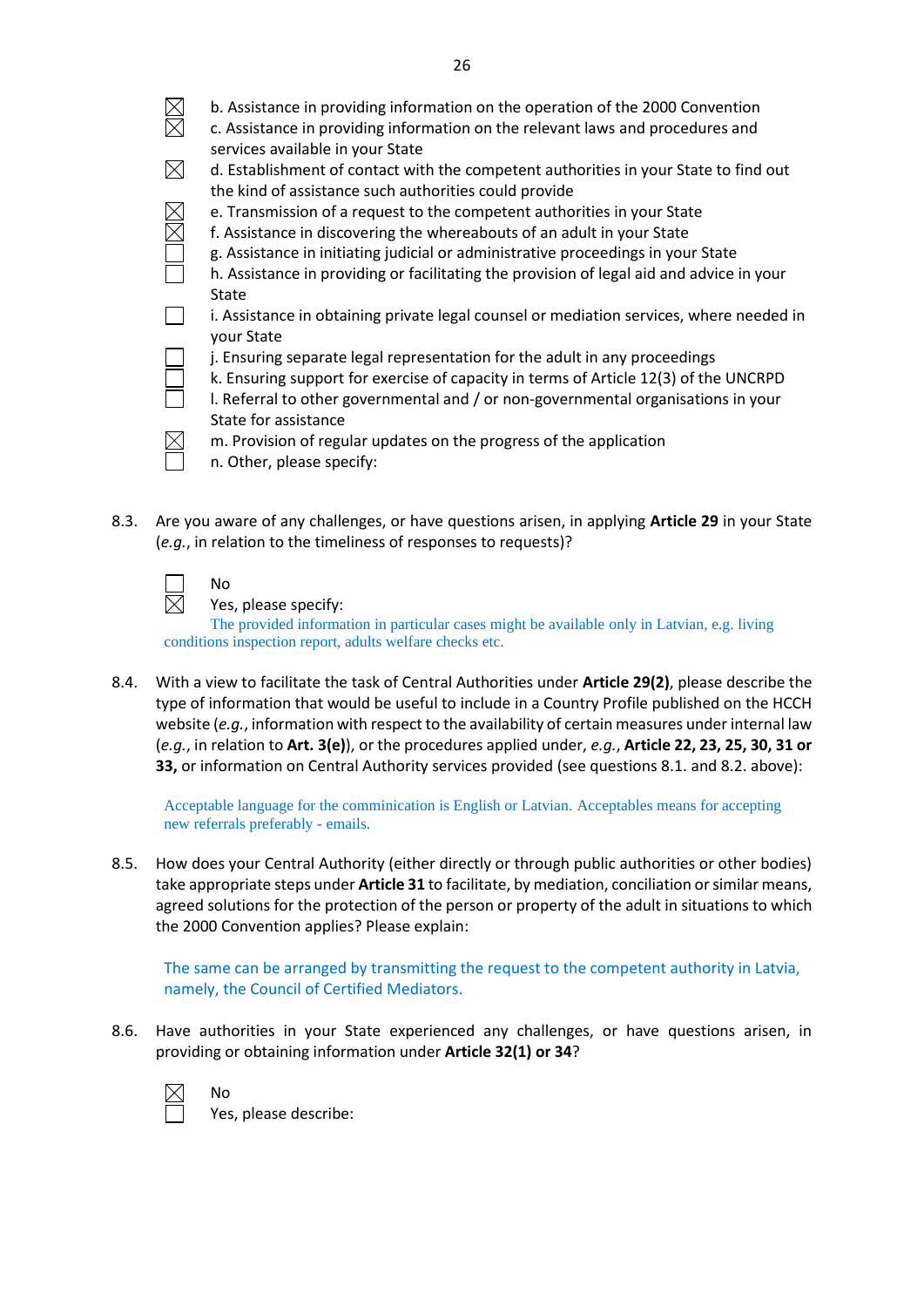8.7. Have authorities in your State experienced placements in accordance with **Article 33** either as a requesting or a requested State?

| N٥  |
|-----|
| Yes |

8.8. Have authorities in your State experienced any challenges, or have questions arisen, in applying **Article 33** (*e.g.*, has your State been requested to accept an adult under a certain type of placement or institutional care that is not available under your internal law, or was insufficient information provided to you as the requested State)?

No

Yes, please describe:

8.9. Please list and describe the procedures and conditions for the placement of an adult in your State in accordance with **Article 33**:

A placement of an adult plan must be notified to the Ministry of Justice of Latvia which will communicate with the competent Orphan's and Custody court regarding the issue of consent.

8.10. As a requested State, please describe the information you would expect to receive from a requesting State with regard to the placement of an adult in your State in accordance with **Article 33**:

The Ministry of Justice of Latvia is the central contact point to handle placement of an adult referred to in Article 33 and to forward them to a competent authority in Latvia which issues placement decisions. List of required documents:

1. Information about the adult's legal status and copies of all relevant court decisions, and a Latvian translation thereof;

2. Information about the reasons for the placement and a Latvian translation thereof;

3. Copy of the adult's birth certificate;

4. Information about the adult's needs (health condition, education, emotional needs, and the languages which can be used to communicate with the adult), and a Latvian translation thereof;

5. medical records (medical examinations, vaccinations and diagnoses), and a Latvian translation thereof;

6. Information about the person or family the adult is being placed with Latvian translation thereof.

8.11. Does your State impose charges, as provided under **Article 36(1)**, for the provision of services under **Chapter V** (Co-operation)?

No

No

Yes, for the following types of services (*e.g.*, translation, legal assistance):

8.12. As a requesting State, have authorities in your State experienced any challenges, or have questions arisen, with regard to charges provided under **Article 36(1)**?



Yes, please explain:

8.13. Are you aware of any challenges, or have questions arisen, in applying any other provisions under **Chapter V** in your State?

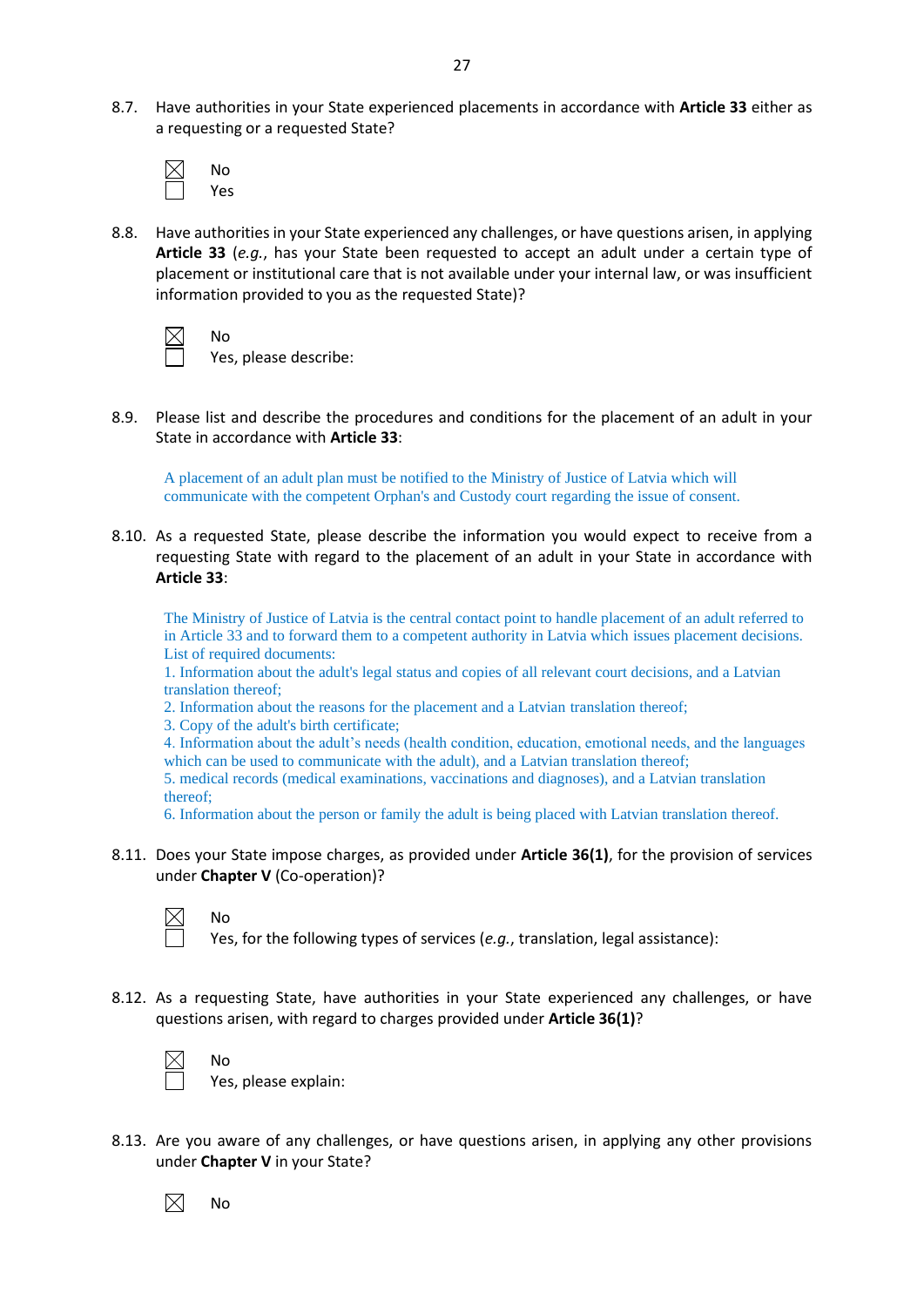

Yes, please describe:

8.14. Have judges in your State used direct judicial communications in cases falling under the 2000 Convention (where applicable, please consult your Member of the International Hague Network of Judges $^{13}$ ?

No

Yes, please specify in relation to which specific matters (*e.g.*, transfer of jurisdiction (**Art. 8**), placement of a child (**Art. 33**)): So far no such a need has arisen.

### **IX – General provisions**

9.1. Has your State experienced any challenges, or have questions arisen, in relation to requests under **Article 38** for the delivery of a certificate indicating the capacity in which a person entrusted with protection of the adult's person or property is entitled to act and the powers conferred upon him or her?

No

Yes, please describe: Please insert text here

9.2. Which authority(ies) designated by your State in accordance with **Article 38(3)** is competent to draw up the **Article 38(1)** certificate? Please specify:

The authority where a measure of protection has been taken or powers of representation confirmed may be requested to issue a certificate. However, there is no obligation under national law to issue it.

9.3. If possible, please indicate the number of certificates that have been delivered by authorities in your State since the 2000 Convention came into force for your State:

### No such information.

No

9.4. Has your State experienced any challenges, or have questions arisen, in relation to the implementation and / or operation of **Articles 39 and 40**?



Yes, please describe:

9.5. Which authority(ies) has your State designated in accordance with **Article 42** to which requests under **Article 8** are to be addressed? Please specify:

No special authority designated. Requests may be sent to the central authority.

9.6. Which authority(ies) has your State designated in accordance with **Article 42** to which requests under **Article 33** are to be addressed? Please specify:

The central authority.

<sup>13</sup> The List of Members of the International Hague Network of Judges is available at: < <https://assets.hcch.net/docs/665b2d56-6236-4125-9352-c22bb65bc375.pdf> >.